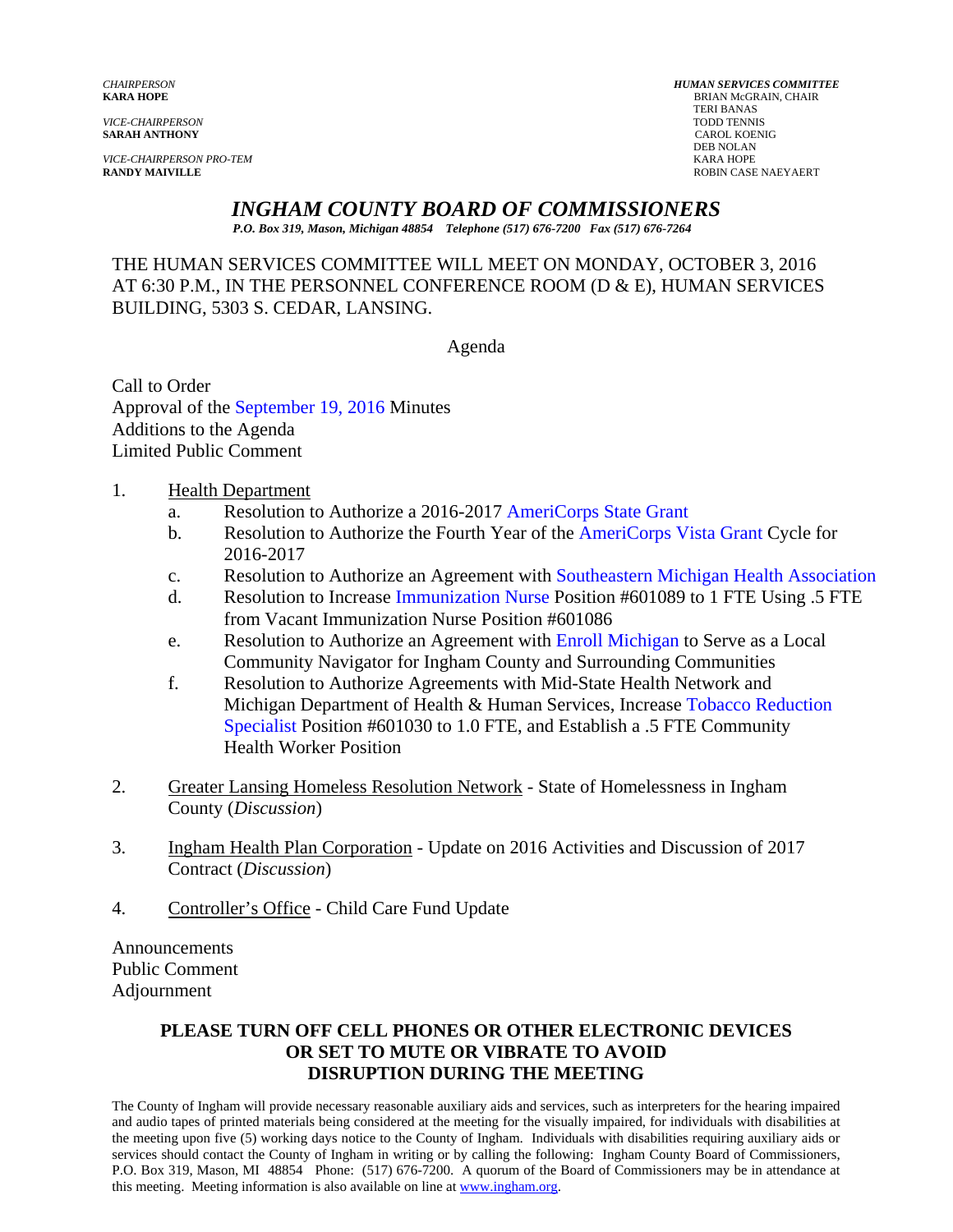#### HUMAN SERVICES COMMITTEE September 19, 2016 Draft Minutes

<span id="page-1-0"></span>Members Present: McGrain, Banas, Case-Naeyaert, Koenig (arrived at 6:42 p.m. and departed at 7:49 p.m.), Nolan, and Tennis

Members Absent: Hope

Others Present: Clerk Barb Byrum, Jared Cypher, Rick Terrill, Linda Vail, Mary Lannoye, Todd Heywood, Jacque Liebner, Corey Warren, Patrick Patterson, Robin Stites, Loria Sabin, and others.

The meeting was called to order by Chairperson McGrain at 6:30 p.m. in the Personnel Conference Room "D&E" of the Human Services Building, 5303 S. Cedar Street, Lansing.

#### Approval of the August 25, 2016 Minutes

MOVED BY COMM. NOLAN, SUPPORTED BY COMM. CASE-NAEYAERT, TO APPROVE THE MINUTES OF THE AUGUST 25, 2016 MEETING.

THE MOTION CARRIED UNANIMOUSLY. Absent: Commissioners Hope and Koenig.

#### Additions to the Agenda

- 1. Facilities Department c. Storage Update Regarding General Storage *(Discussion)*
- 5. Ingham County Health Center's Ad Hoc Committee's Needle Exchange Program (*Discussion*)

#### Limited Public Comment

None.

#### MOVED BY COMM. BANAS, SUPPORTED BY COMM. TENNIS, TO APPROVE A CONSENT AGENDA CONSISTING OF THE FOLLOWING ACTION ITEMS:

- 1. Facilities Department
	- a. Resolution Amending Resolution #16-267 to Add a Day Porter at Forest Community Health Center
	- b. Resolution Authorizing Amending Resolution #16-267 for RNA Facilities Management Janitorial Services
- 2. Health Department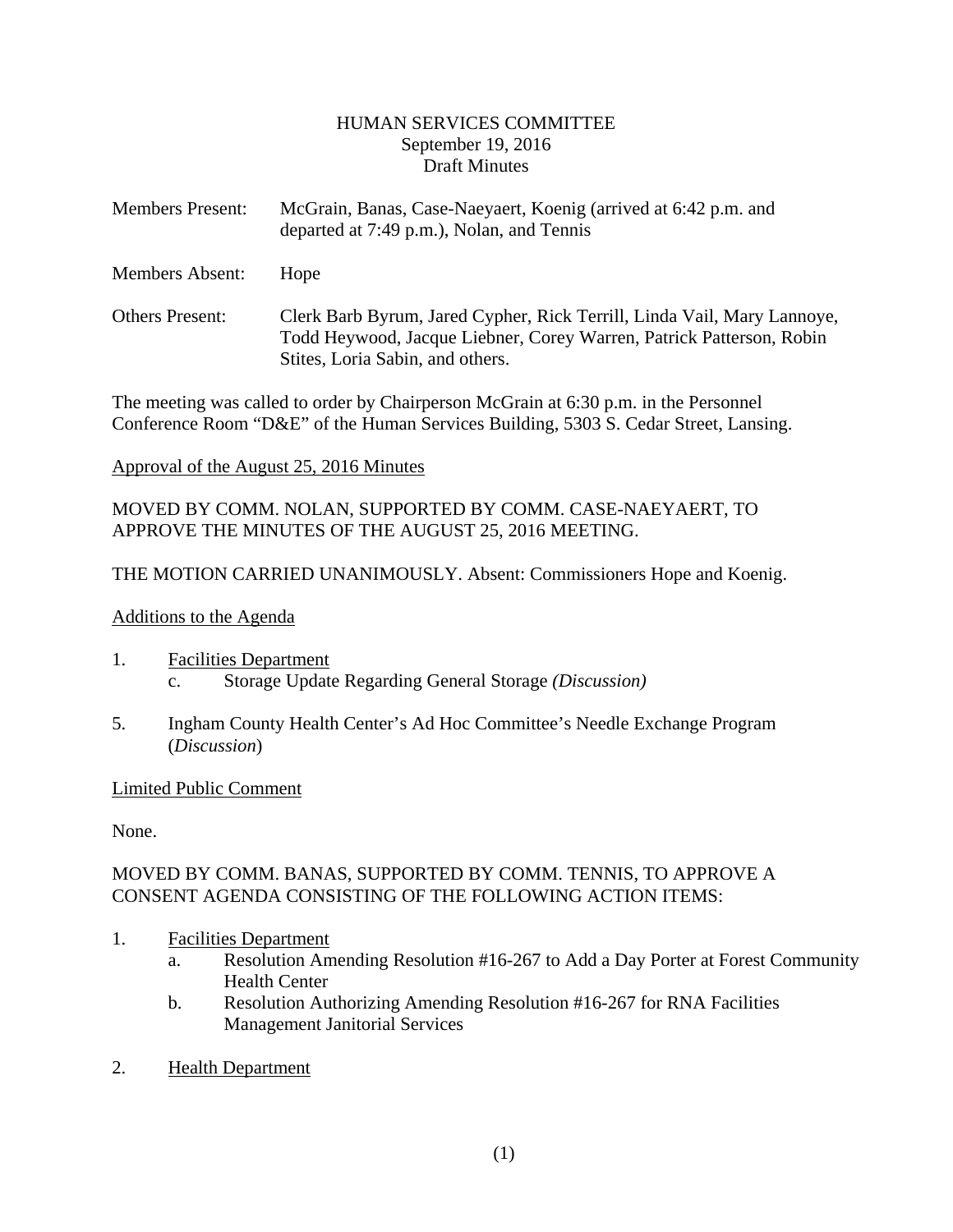- a. Resolution to Amend Resolution #15-354 to Accept Additional Funding to Provide Refugee Health Assessments
- b. Resolution Authorizing a Contract for Medical Direction and Consultation with Barry Eaton District Health Department
- c. Resolution to Amend the Collaborative Agreement with the Capital Area United Way
- d. Resolution to Authorize a FY 2017 Provider Agreement with the Ingham Health Plan Corporation
- e. Resolution to Authorize an Amendment to the Contract with the Ionia County Health Department for Medical Direction and Program Consultation
- f. Resolution to Enter into an Agency Agreement with Michigan State University to Delegate Certain Environmental Health Responsibilities
- g. Resolution Authorizing an Agreement with Hospital Network Healthcare Services Medical Waste Management/Disposal through HPS Group Purchasing Contract
- i. Resolution Honoring Karen Dunlap
- j. Resolution Honoring Pamela Maxwell
- 3. Human Resources Resolution Approving a Letter of Understanding with United Automobile Aerospace and Agricultural Implement Workers of America (UAW-TOPS) Regarding the Medical Assistant Classification

THE MOTION CARRIED UNANIMOUSLY. Absent: Commissioners Hope and Koenig.

THE MOTION TO APPROVE THE ITEMS ON THE CONSENT AGENDA CARRIED UNANIMOUSLY. Absent: Commissioners Hope and Koenig.

- 1. Facilities Department
	- c. Storage Update Regarding General Storage *(Discussion)*

Chairperson McGrain recognized Rick Terrill, Facilities Director.

Mr. Terrill stated that he did not have an update on file storage as that project has not begun yet. He further stated that he hoped to have a full report by the end of October.

- 2. Health Department
	- h. Resolution Authorizing an Agreement with Volunteers of America Michigan to Provide Certain Dental Services for Poor and Uninsured Individuals who Reside within Ingham County

## MOVED BY COMM. NOLAN, SUPPORTED BY COMM. TENNIS, TO APPROVE THE RESOLUTION AUTHORIZING AN AGREEMENT WITH VOLUNTEERS OF AMERICA MICHIGAN TO PROVIDE CERTAIN DENTAL SERVICES FOR POOR AND UNINSURED INDIVIDUALS WHO RESIDE WITHIN INGHAM COUNTY

Commissioner Nolan stated that it didn't seem like there was a lot of support for this and asked why the Committee would support another dental clinic to serve the same clientele that the County's facility already does when the County's facility isn't at full capacity yet.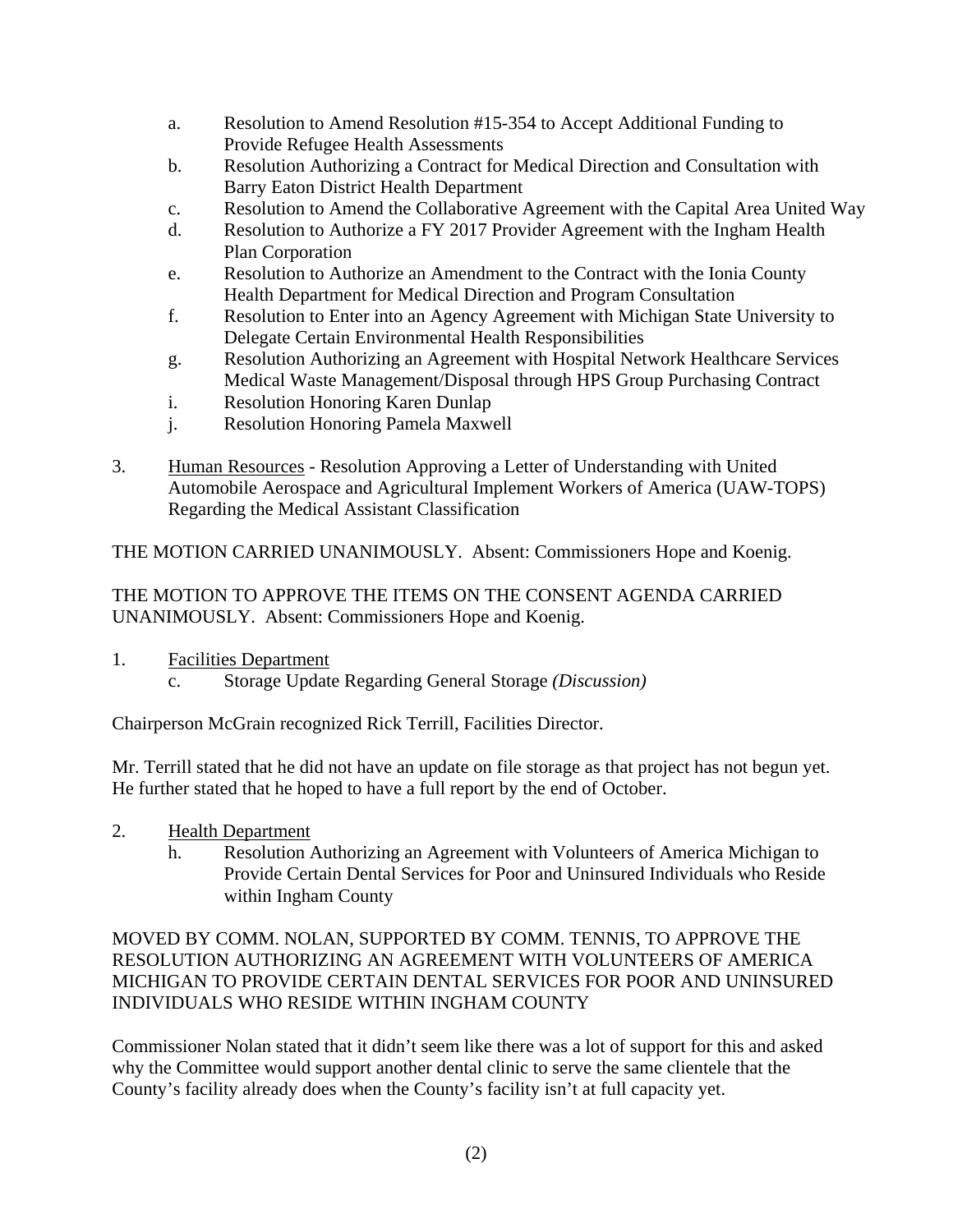Chairperson McGrain recognized Linda Vail, Health Officer.

Ms. Vail stated that there were reservations listed in alternatives. She stated that this contract would make the Volunteers of America (VOA) an Ingham County Public Health Department to operate for the Health Department. She mentioned that it's a good concept, but that conversations regarding a pilot with mobile clinics and transportation were missed before decisions were made. She stated that they met with the VOA in April with a sense of urgency because they wanted to open the clinic in May, however, the clinic is not open even though a provider is present.

Commissioner Nolan stated that she was confused about why there were reservations from Ms. Vail and the Controller's Office regarding this resolution and yet it was still pushed through.

Jared Cypher, Deputy Controller, stated that there was push from the Committee regarding the resolution although no official vote was made there was discussion in past minutes. He added that certain services would be purchased as part of this agreement from Ingham County. He continued that they would be utilizing existing staff and would not be adding new staff.

Commissioner Koenig arrived at 6:42 p.m.

Ms. Vail stated that there needed to be a mutual exchange of things such as registration enrollment for staff location redirection.

Commissioner Nolan asked why she should not vote no on this resolution. She stated that the mobile unit can be moved for services in those locations.

Comm. Case-Naeyaert stated that the VOA is providing too many services and running short all while eliminating some services to provide other services. She asked what the cost benefit to the county would be.

Ms. Vail stated that the benefit would be getting dental services to homeless people with Medicaid in the community.

Chairperson McGrain stated that the idea through other meetings was to prompt staff to explore other ideas.

Commissioner Tennis pointed out the resolution mentioned reimbursing the VOA for services rendered. He asked if this would be an income source.

Ms. Vail stated that this will be even and a redirection of resources to the community.

Commissioner Tennis asked where the resources were being redirected now.

Ms. Vail stated that they were being redirected through the Health Department by registration and enrollment, but that they would be out in the community as well. She also stated that there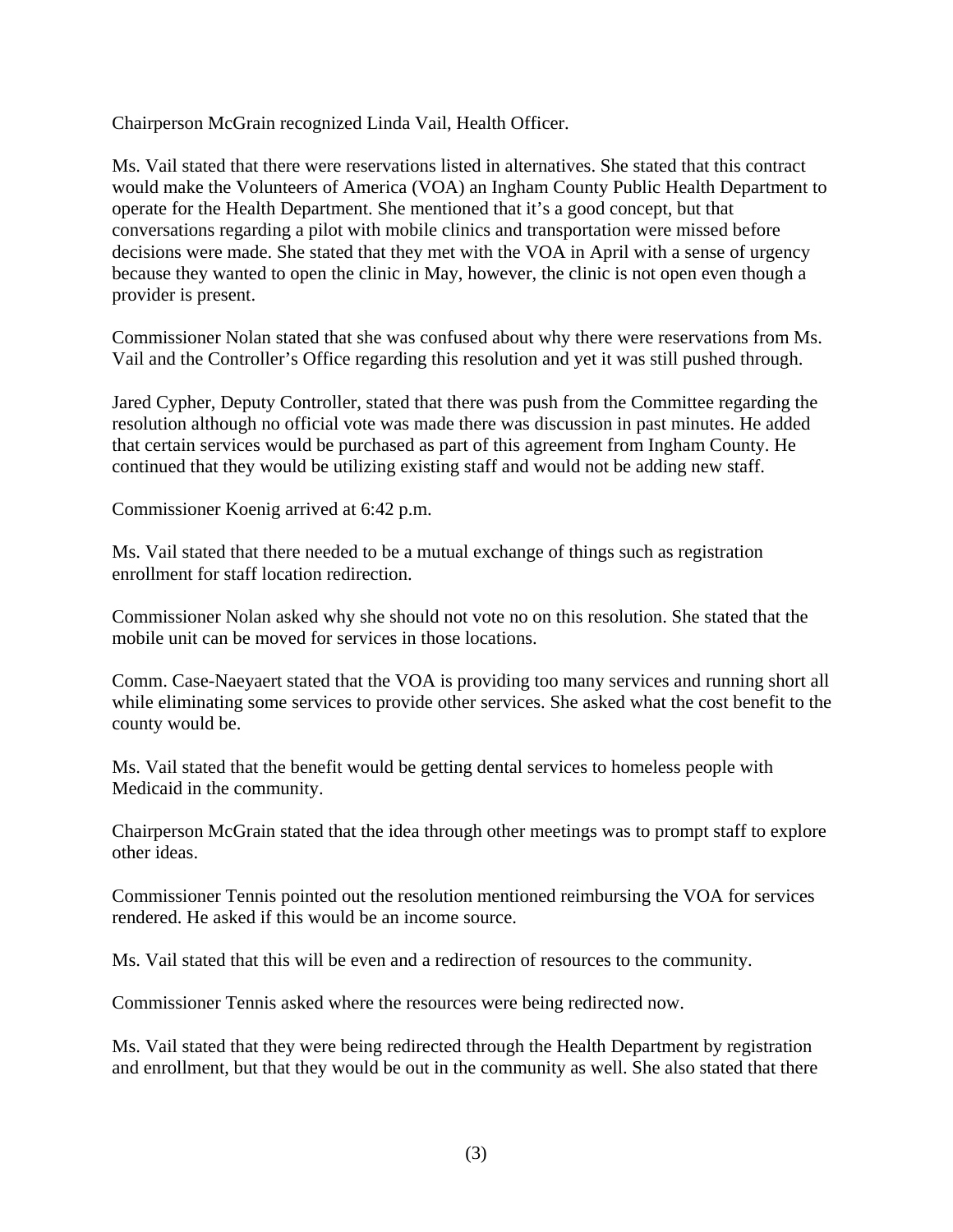would not be a full-time permanent person in the VOA, but that it would be a number of hours per week.

Commissioner Tennis requested more information regarding the impact to the total patient base with the services this would provide.

Ms. Vail said, yes, it had the potential to increase the patient base because of the variety of other services available and the location.

Commissioner Koenig stated that Community Mental Health (CMH) already had people doing outreach at VOA now even though it's not every day.

Commissioner Case-Naeyaert stated that she believed that the Committee continues to approve things that take away from other opportunities.

Commissioner Banas asked what the impetus was regarding setting up a dental clinic.

Mr. Cypher stated that they needed the County involved.

Ms. Vail noted that the only eligible entities for Dental Adjuster Payments are Public Health Departments.

Commissioner Banas asked what the reasoning was behind setting this up as a 3-year contract.

Ms. Vail responded that there was no particular reason, but that it was just an option and that all contracts have a termination clause.

Commissioner Koenig asked what this was going to cost the County.

Ms. Vail responded that the initial projection from the VOA was \$50,000.

Commissioner Nolan reiterated that she objected to this because there was a beautiful, new dental facility that isn't being fully-utilized and this would be unfair competition.

Chairperson McGrain called for a vote regarding the resolution.

THE MOTION FAILED. **Yeas:** Koenig, Tennis, **Nays:** McGrain, Banas, Case-Naeyaert, Nolan **Absent:** Hope

## 4. Controller's Office

a. Department of Health and Human Services Child Care Fund Update

Commissioner Case-Naeyaert provided an update to the committee regarding her testimony before the Michigan House of Representatives regarding the Child Care Fund.

Mr. Cypher reviewed the issues facing the County regarding the State Child Care Fund.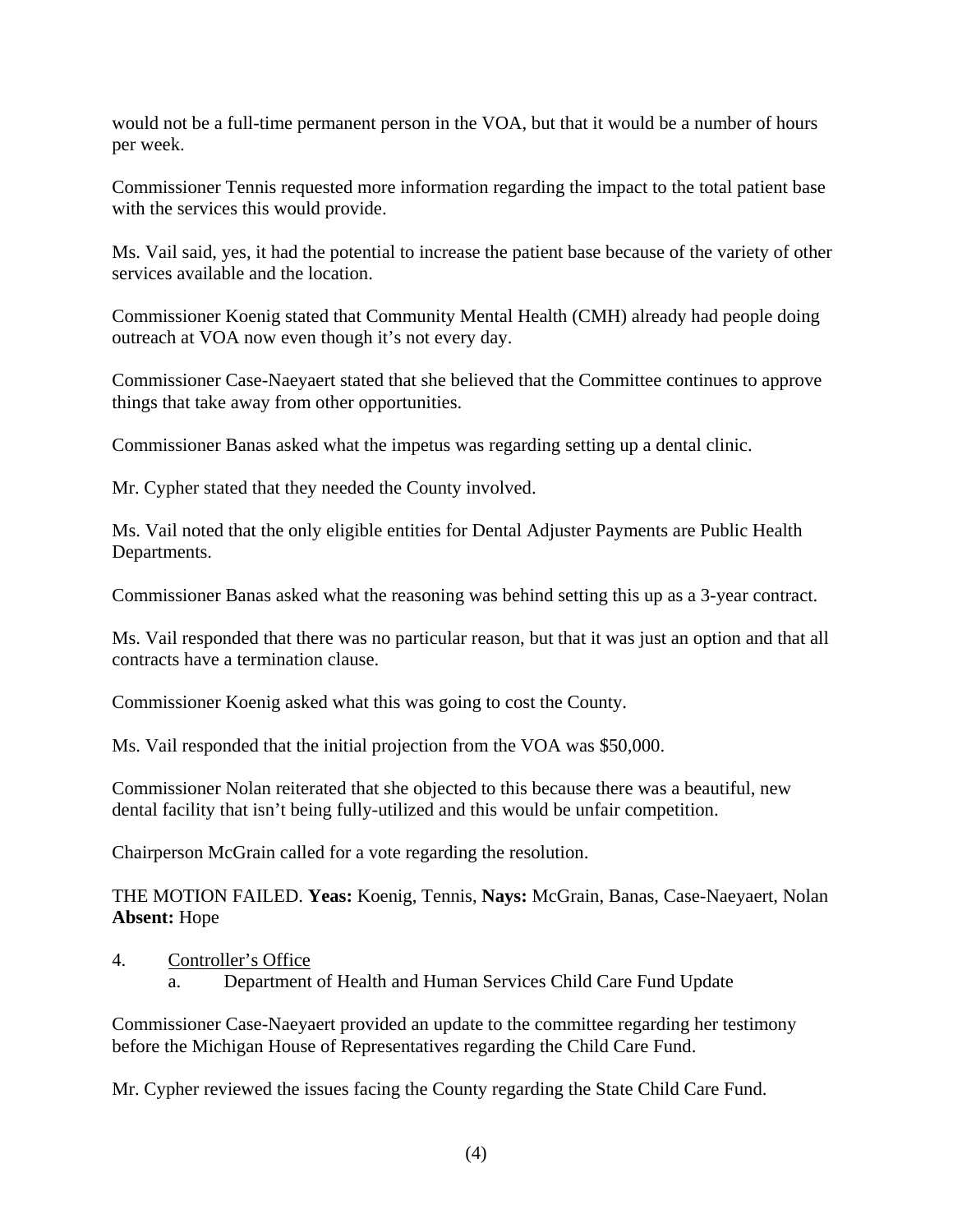Discussion.

Commissioner Case-Naeyaert continued with her update. She stated that legislators need to be educated more on the divisions of the Health Care Fund.

Commissioner Nolan thanked Chairperson McGrain for bringing it up and thanked Commissioner Case-Naeyaert for going to the meetings.

Chairperson McGrain stated that the item would be kept on future agendas for continued updates.

b. Ingham Health Plan Audit Update

Chairperson McGrain recognized Mary Lannoye, Mallanoye Consulting, Inc.

Commissioner Nolan asked if there was satisfaction regarding the sample sizes and if more time was needed for more sampling.

Ms. Lannoye stated that she needed to do bigger sample sizes and she could do so within her contract. She expressed concerns regarding members on the eligible millage list that were not "active members" and were being reimbursed for dental costs by the County when they shouldn't. She reviewed the 2015-Year End Compliance Report to Ingham County Regarding Basic Health Services Provided by Ingham Health Plan Corporation (IHP).

Discussion.

Commissioner Case-Naeyaert asked for clarification regarding citizenship eligibility.

Commissioner Nolan stated they would be eligible under the millage language, but not under Medicaid and asked how someone could prove they were not a citizen.

Discussion.

Commissioner Case-Naeyaert stated that IHP's numbers differed from the numbers in the report. She also stated that the numbers constantly differ drastically and she had concerns that IHP was taking too much money for the services they provided.

Ms. Lannoye stated that they had been steadily increasing their total members and their millage eligible members.

Chairperson McGrain stated that future committee meetings would discuss the finances and other aspects in more detail.

Commissioner Nolan requested that the Controller's Office provide a report regarding the increase from 10% to 35% for administrative costs from IHP.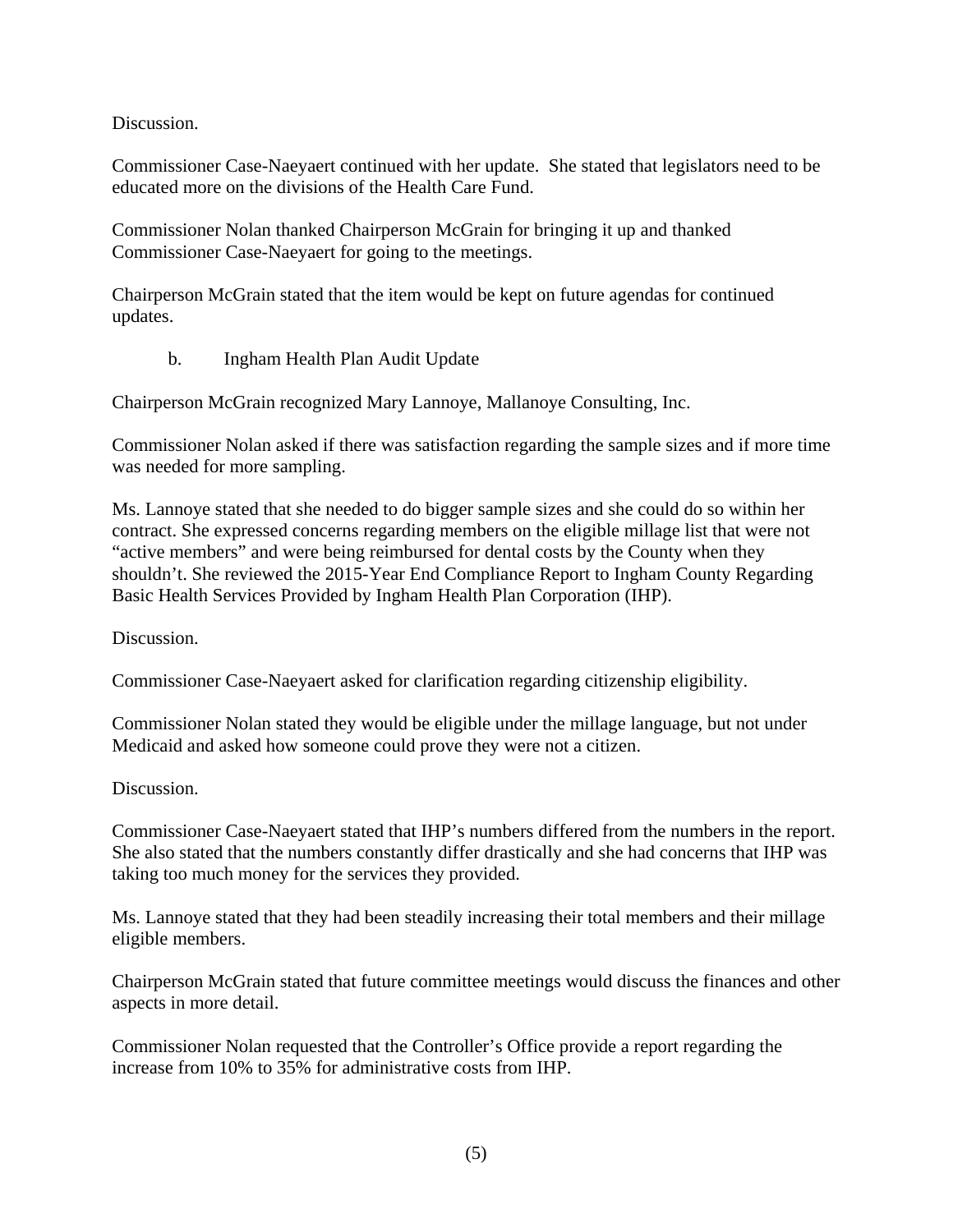Mr. Cypher agreed and said that he would not recommend the County pay 35%.

Commissioner Banas stated that she would like to improve the oversight of the operation and asked for guidance regarding what percent should be considered satisfactory.

Commissioner Koenig asked Ms. Lannoye how there could be files with no addresses. She commented that, in the future, it should be specified that the Committee would not pay for any ineligible members.

Discussion.

Commissioner Case-Naeyaert stated that the Committee would still need to have something to verify that some members are still eligible.

Commissioner Nolan said she observed that the IHP Board was actively looking to have them come in with a more balanced budget. She stated that there were three new Board members that have been involved in the health community for quite some time.

5. Ingham County Health Center's Ad Hoc Committee's Needle Exchange Program (*Discussion*)

Commissioner Tennis provided an overview that this was created through the Community Health Center Board to examine and do research on a Needle Exchange Program to prevent communicable diseases.

Todd Heywood, Ingham County Health Center's Ad Hoc Committee Chair, explained that the report was a 6-month exploration effort regarding whether or not Ingham County needed a Needle Exchange Program. Mr. Heywood asked the Committee to pass this on to other elected officials to adopt the program to be run by non-governmental organizations. He stated that RISE Recovery Community and Lansing Area Aids Network (LAAN) have expressed their interest in the opportunity in developing the program.

Commissioner Tennis explained that the issue of providing a Needle Exchange Program was not about recovery, but more about preventing the spread of communicable disease surrounding the opioid epidemic and providing a trustworthy entry point for addicts who want to stop. He stated that law enforcement provided positive feedback regarding this program and mentioned that some ordinances would need to be adjusted to prevent those that utilize the program from being arrested for using it.

Commissioner Banas thanked the Committee members for serving. She asked if there was input from the Opioid Task Force headed up by the Health Department.

Mr. Heywood stated that the Committee utilized data from the Opioid Task Force.

Commissioner Case-Naeyaert asked if an addict would want to be tested for those Communicable Diseases.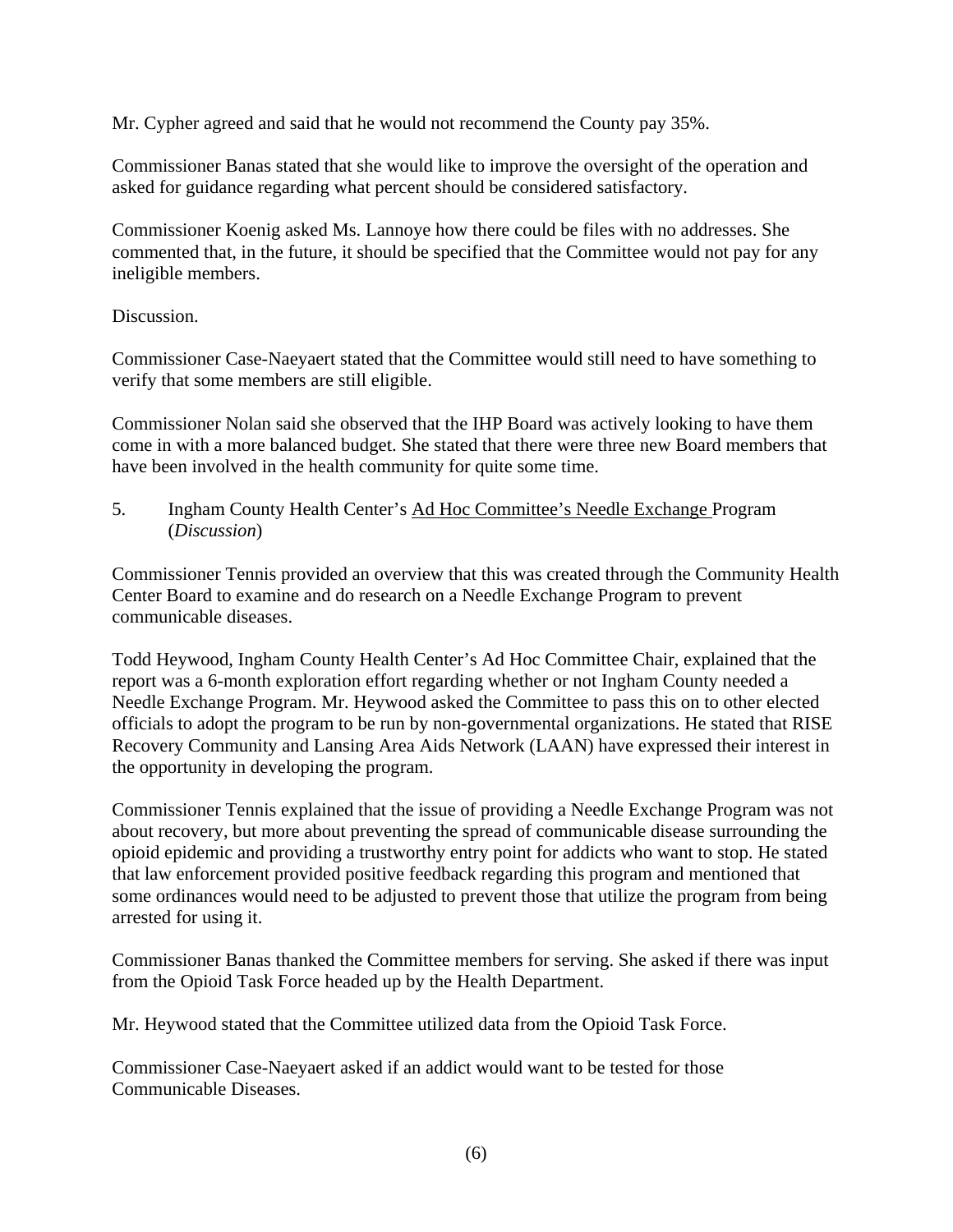Corey Warren, President of Wai-Iam, Inc., stated that it was something that was always in the back of their minds.

Commissioner Case-Naeyaert asked if this would be a safe place for addicts to turn to receive these services.

Mr. Warren said it was crucial to keep this out of governmental entities and that users in the community were actively seeking out those who were trustworthy.

Ms. Jacque Liebner, CFAO of Wai-Iam, Inc., stated that they have about 80 members in their community kept back after a meeting and asked if they would utilize a program like this and all but 1 of the 45 members present said they would.

Commissioner Nolan thanked the efforts of the Committee and asked how this would be funded.

Mr. Heywood stated that the number one option was to avoid government entities and stated that recently the Federal Government ban on funding Needle Exchange Programs was lifted. He further stated that he anticipated private agencies, such as RISE Recovery and LAAN, would be able to find funding through federal grants such as Age United.

Commissioner Tennis mentioned that none of the recommendations were for the County to spend money or run these programs, but simply for administrative or moral support from the Health Department.

Chairperson McGrain stated that he was surprised the community doesn't already have this asset and was looking for the Health Officer to say that this was something they would partner with.

Mr. Heywood said there has never been a Needle Exchange Program in Ingham County before although the option has been presented, but was shut down due to its controversy. He described this program as a way to encourage those who do use to do so safely, similarly to encouraging those who drink to find designated drivers.

Chairperson McGrain asked Ms. Vail if the Health Department was on board with the program.

Ms. Vail stated that yes they were on board, but that some ordinances would have to be changed and stated that the opioid epidemic and the quadrupling of opioid related deaths in the last ten years has opened up people's eyes. She further stated that it was still necessary to increase the awareness that addiction is a mental health issue and should be treated similarly to other health issues involving relapses.

Chairperson McGrain asked for a recommendation from Commissioner Tennis regarding the topic.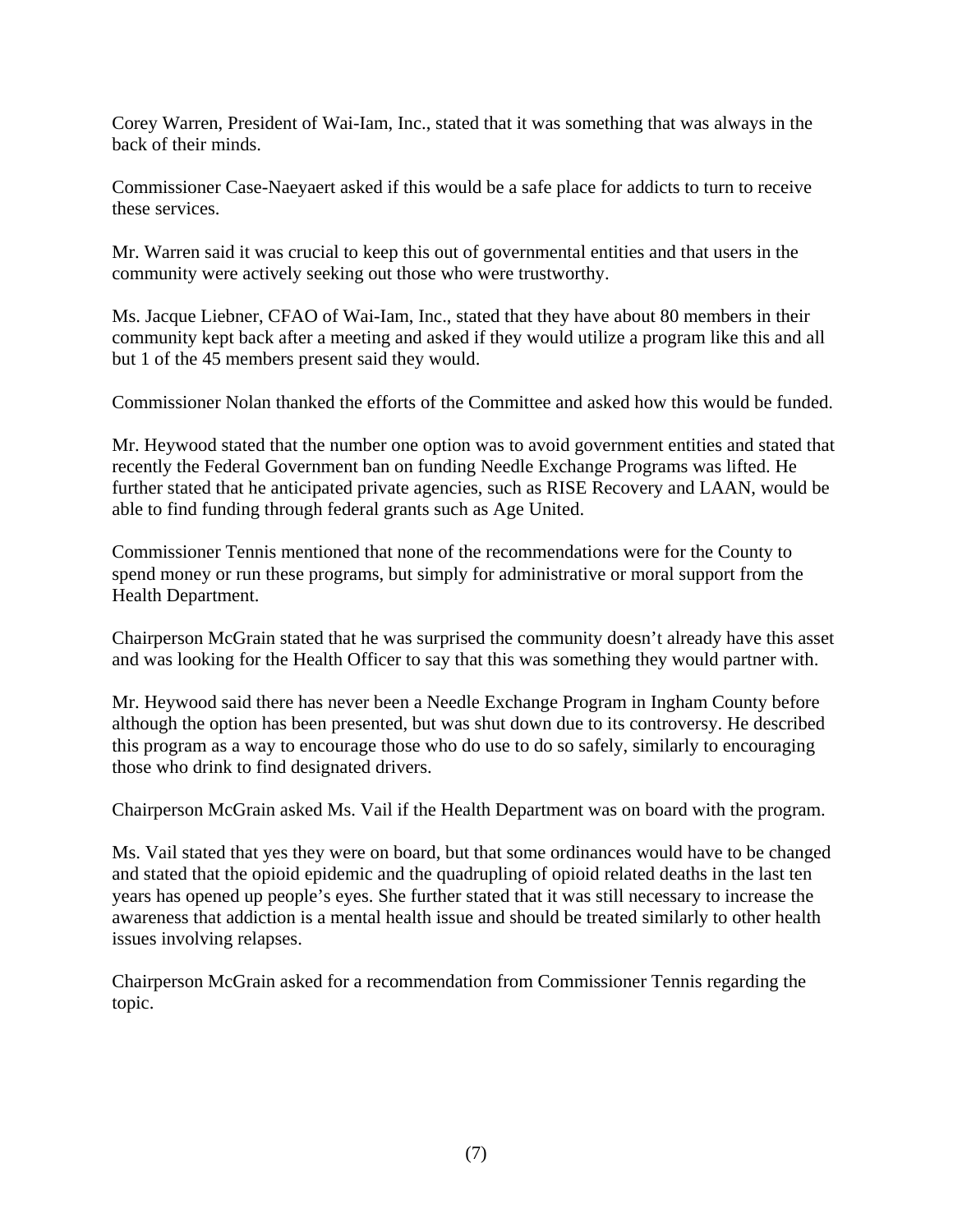Commissioner Tennis said it might be helpful to have a resolution supporting the report so the Committee can take it to other jurisdictions to move forward with the ordinance changes and send the message of support to law enforcement.

Commissioner Koenig asked what the timeline was for this.

Mr. Warren stated ideally, it would be as soon as possible and that they already have a 501c(3).

Ms. Liebner stated that she had spoken with their lawyer regarding the status and would like to find funding for help writing the grant. She stated she hoped to implement this program by year's end.

Commissioner Case-Naeyaert asked for outreach to faith-based communities and specifically questioned how this would be implemented into rural communities. She further asked how this would reach people who don't know about RISE Recovery and other programs.

Clerk Barb Byrum stated that as a rural county resident this was a major concern. She further stated that a mobile unit was discussed as a viable option. She indicated that she would be willing to go out and meet with members of the rural community, as necessary, for discussions.

Commissioner Case-Naeyaert expressed willingness to have these discussions, as well.

Commissioner Nolan stated that she felt this was very implementable, but stated that the most challenging piece would be to get additional substance abuse counselors and rehab places because there is a huge shortage.

Mr. Heywood stated that CMH initially had people attending meetings and having this conversation, but that they had to discontinue coming to meetings due to scheduling conflicts, however, they continued to stay up-to-date on the topic and decisions and offered their support.

Mr. Warren stated that they have been able to build connections for the people they serve now as well as in the future.

Commissioner Banas praised the involvement from RISE Recovery and asked for clarification regarding the building site for the program.

Ms. Liebner stated that they have a building on Pine Street in Lansing and that the upper-level is a recovery house that could easily be converted as long as it was made into a commercial space.

Chairperson McGrain said he would look to Commissioner Tennis and the taskforce to come up with a resolution soon.

Commissioner Koenig departed at 7:49 p.m.

6. Human Services Committee - Rescheduling the October 31, 2016 Human Services Committee Meeting (*Discussion*)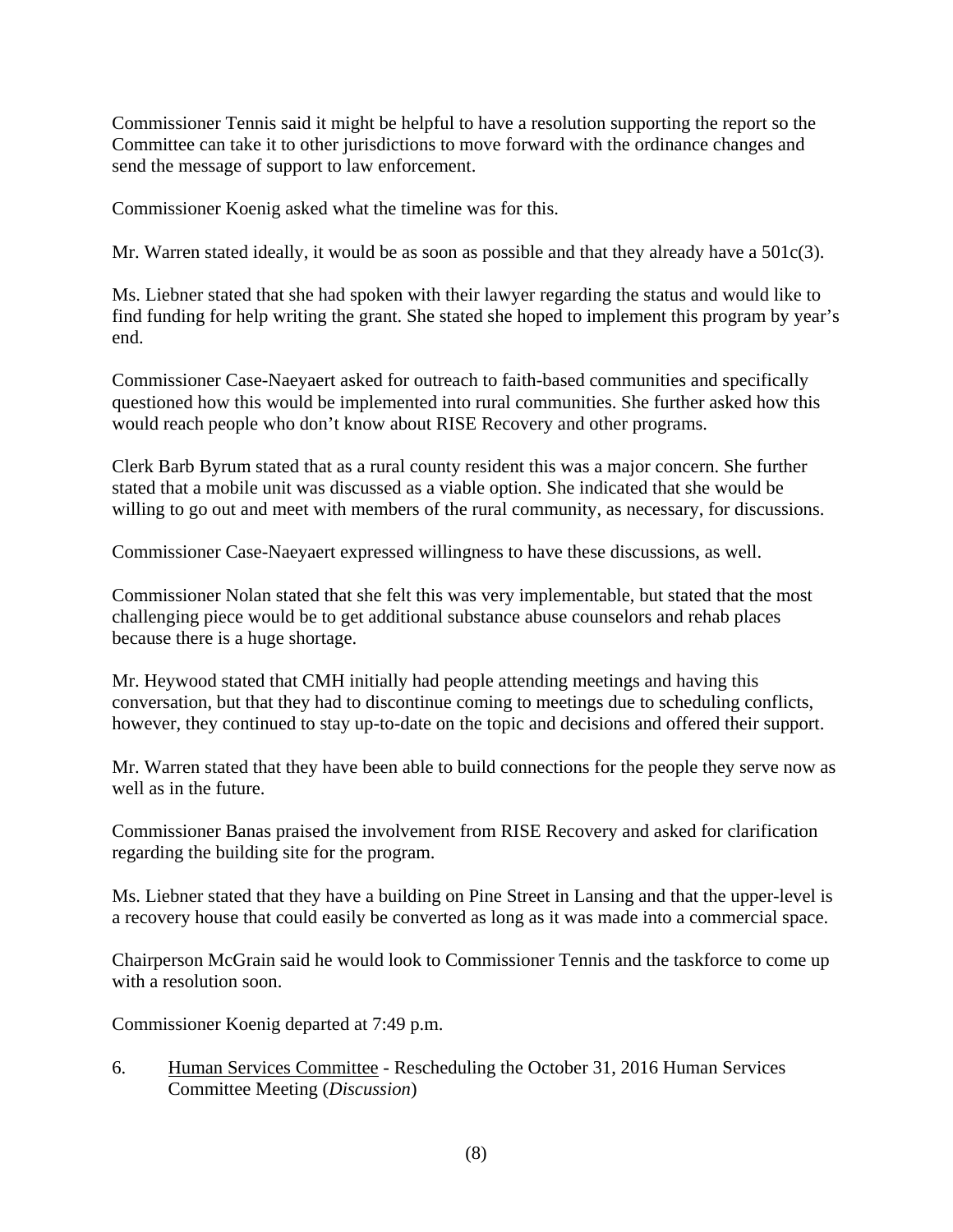Chairperson McGrain asked for a vote regarding rescheduling the October  $31<sup>st</sup>$  meeting.

# MOVED BY COMM. NOLAN, SUPPORTED BY COMM. BANAS, TO RESCHEDULE THE HUMAN SERVICES COMMITTEE MEETING FOR MONDAY, NOVEMBER 7th.

THE MOTION PASSED UNANIMOUSLY. Absent: Commissioners Hope and Koenig.

# **Announcements**

None.

# Public Comment

Patrick Patterson, Volunteers of America, asked the Committee to re-examine the dental clinic at the VOA.

#### **Adjournment**

The meeting was adjourned at 7:55 p.m.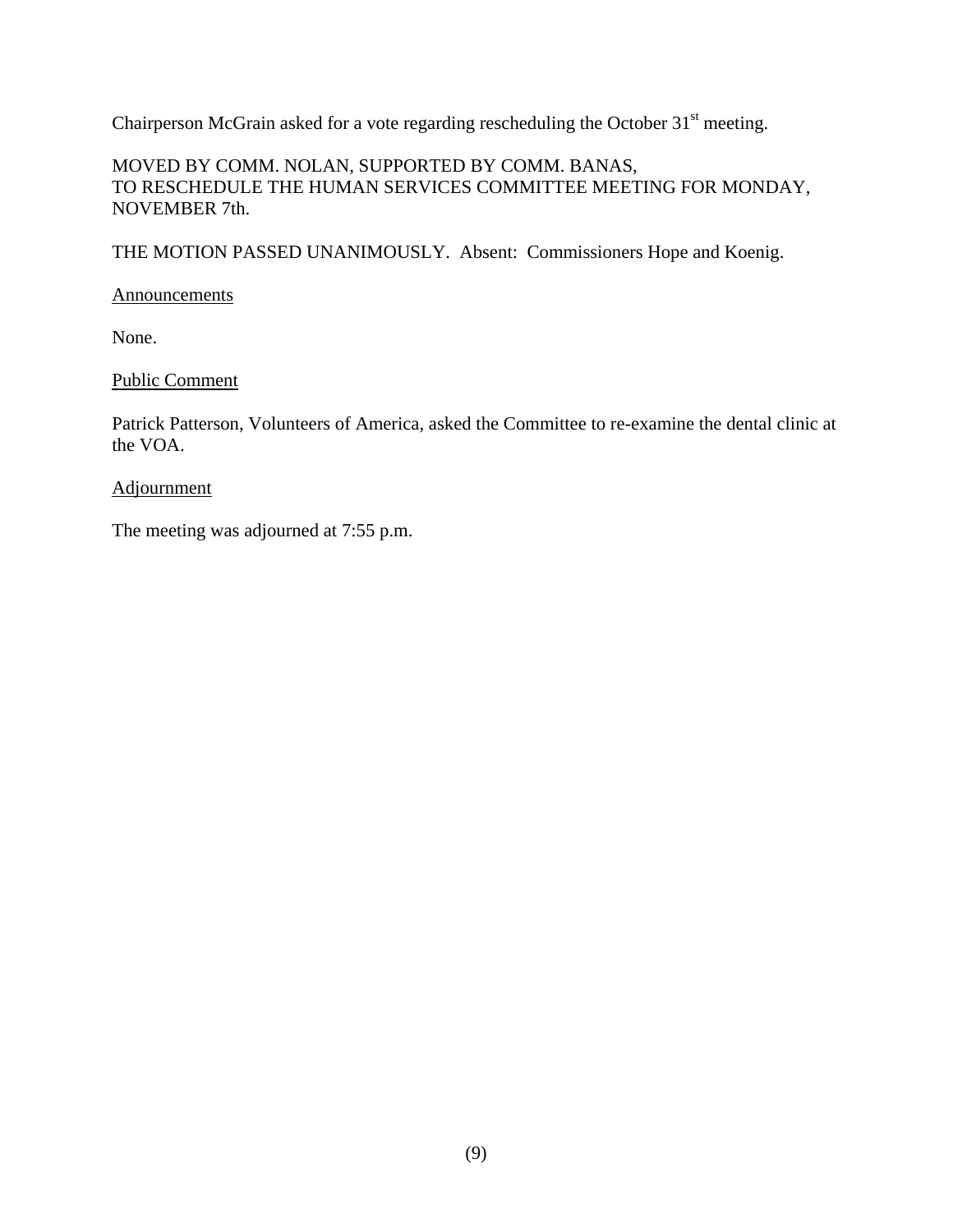# **OCTOBER 3, 2016 HUMAN SERVICES AGENDA STAFF REVIEW SUMMARY**

#### **ACTION ITEMS:**

#### **The Deputy Controller is recommending approval of the following resolutions**

## *1. Health Department*

*a. Resolution to Authorize a 2016-2017 AmeriCorps State Grant*  This resolution authorizes an AmeriCorps Program grant of \$164,762 is for the 2016-2017 fiscal year. Of this \$164,762 MCSC will withhold \$1,715 as an administrative fee and the net grant to ICHD will be \$163,047. This is the second program year of a three year funding cycle, with competitive funding for the 2016-2017 program year. This grant and the new funding is included in the ICHD 2016-2017 budget. The grant amount offered by MDHHS includes \$65,739 (salary and fringe) for the full-time coordinator, plus staff training/travel; and partial AmeriCorps member support. The grant requires a non-federal 43% local match of cash and/or inkind contributions. A total of 12.65 FTE AmeriCorps members will be placed in host sites selected through an RFP process.

*b. Resolution to Authorize the Fourth Year of the AmeriCorps Vista Grant Cycle for 2016-2017*  This resolution accepts fourth year funding for up to sixteen (16) AmeriCorps\*VISTA members to perform national service to strengthen and supplement efforts to eliminate poverty and poverty-related human, social and environmental problems. The Corporation for National and Community Services (CNCS) has granted Ingham County the fourth year funding for the AmeriCorps\*VISTA Program with \$135,225 for the 2016-2017 fiscal year. \$15,000 will be CNCS funds and \$120,225 from local resources (contributions from host sites). Out of the total of 16 FTE AmeriCorps\*VISTA members, 15 FTE will be placed in host sites selected through an RFP process and 1 FTE AmeriCorps\*VISTA Leader will be placed with the Power of We Consortium.

*c. Resolution to Authorize an Agreement with Southeastern Michigan Health Association*  This resolution authorizes a \$10,000 grant from Southeastern Michigan Health Association (SEMHA) to support outreach efforts and to facilitate parent input and feedback, as well as family involvement with the Children's Special Health Care Services (CSHCS) division at the Ingham County Health Department policy and procedure process.

#### *d. Resolution to Increase Immunization Nurse Position #601089 to 1 FTE Using .5 FTE from Vacant Immunization Nurse Position #601086*

This resolution increases an Immunization Nurse position (#601089) from .5 FTE to 1.0 FTE. Funding for this increase will come from a vacant .75 FTE Immunizations Nurse position (#601086). ICHD is proposing that .5 FTE of #601086 be added to position #601089. This increase will provide more continuity to the office as well as improved patient flow and dissemination of information. The remaining .25 FTE of Position #601086 will remain vacant.

#### *e. Resolution to Authorize an Agreement with Enroll Michigan to Serve as a Local Community Navigator for Ingham County and Surrounding Communities*

This resolution authorizes an agreement with Enroll Michigan. Enroll Michigan will provide Ingham County with up to \$25,000 to serve as an initial point of contact and support for the Ingham County area as a Local Community Navigator (LCO) organization. As an LCO, the Registration and Enrollment (R&E) Unit will provide outreach, education, and enrollment both through the Marketplace and the MI-Bridges program. R&E staff are certified Navigators and available to assist local consumers in understanding their enrollment options.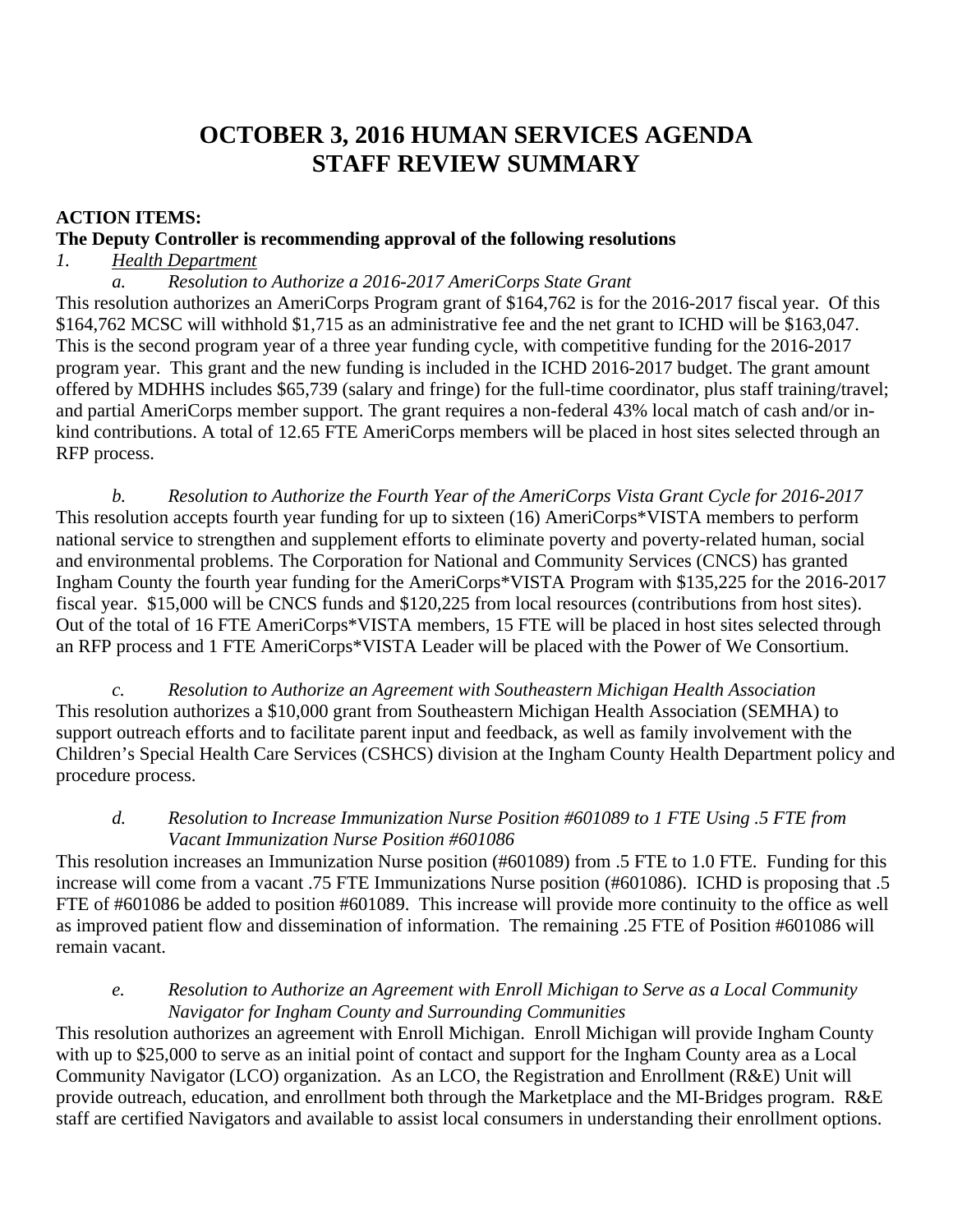*f. Resolution to Authorize Agreements with Mid-State Health Network and Michigan Department of Health & Human Services, Increase Tobacco Reduction Specialist Position #601030 to 1.0 FTE, and Establish a .5 FTE Community Health Worker Position* 

This resolution accepts an award from the Mid-State Health Network (MSHN) for \$60,000 and combines that with two funding awards from Michigan Department of Health and Human Services (MDHHS) which are included in the Comprehensive Agreement. One for the Tobacco Reduction in People Living with HIV/AIDS Project for \$57,386 and one for the Tobacco Control Program for \$30,000, along with a projected \$15,000 in revenue from tobacco cessation billing, to increase the Tobacco Reduction Specialist Position #601030 to 1.0 FTE. The award from MSHN will also support establishing a .5 FTE Community Health Worker (CHW) position

# **OTHER ITEMS:**

2. *Greater Lansing Homeless Resolution Network – State of Homelessness in Ingham County (Discussion)* In July, representatives of the Greater Lansing Homeless Resolution Network (GLHRN) attended a Human Services meeting to discuss the possibility of appointing a commissioner to serve on the GLHRN Board. At the conclusion of the discussion, it was agreed that GLHRN would come back to the Human Services Committee in October for an update.

3. *Ingham Health Plan Corporation – Update on 2016 Activities and Discussion of 2017 Contract (Discussion)*

Representatives from the Ingham Health Plan Corporation will be in attendance to discuss 2016 activities to date, and their 2017 budget request.

## *4. Controller's Office – Child Care Fund Update*

The Deputy Controller will provide an update on the Child Care Fund.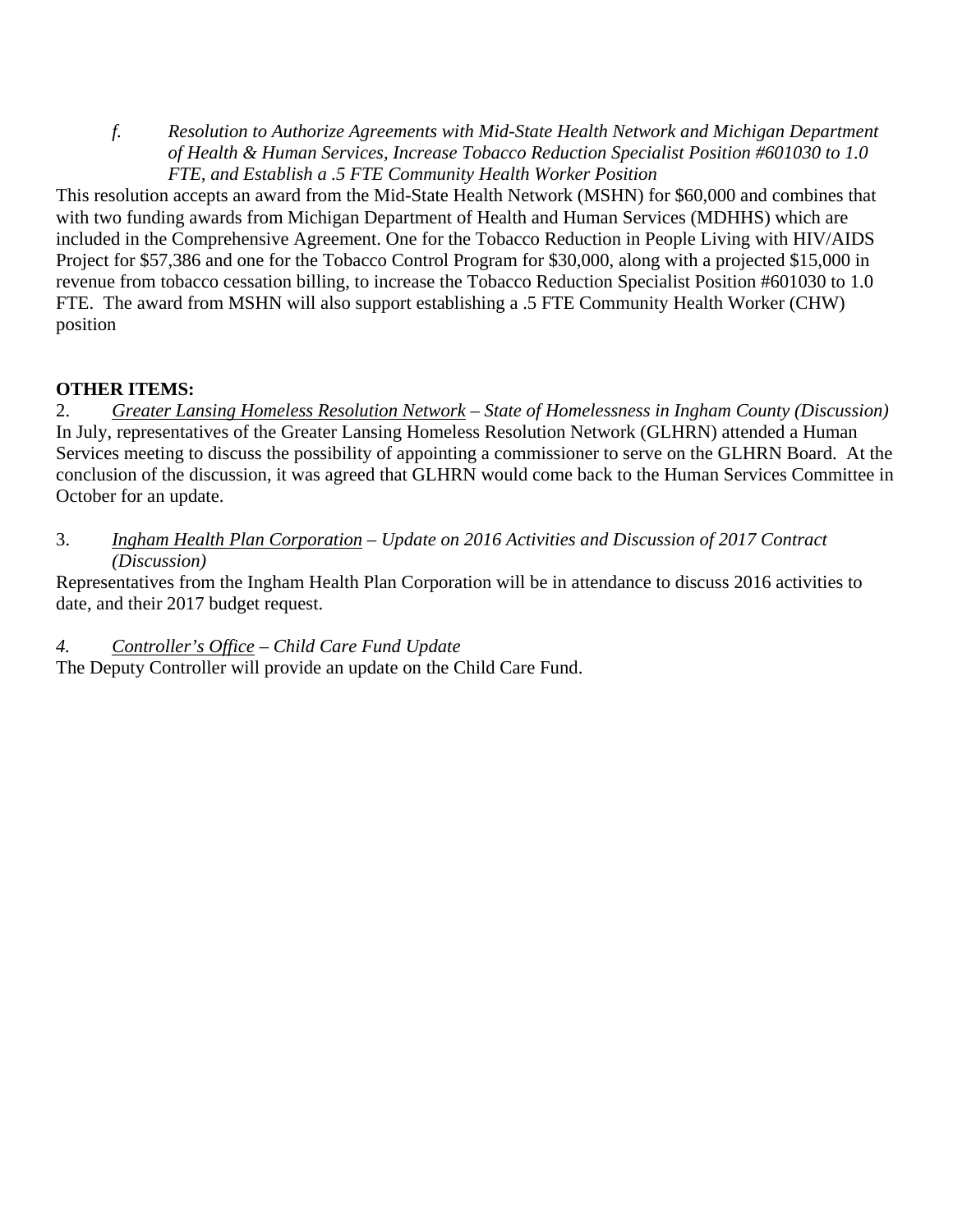<span id="page-12-0"></span>

| TO:             | Board of Commissioners Human Services and Finance Committees                                       |
|-----------------|----------------------------------------------------------------------------------------------------|
| <b>FROM:</b>    | Linda S. Vail, MPA, Health Officer                                                                 |
| DATE:           | September 14, 2016                                                                                 |
| <b>SUBJECT:</b> | Resolution to Authorize a 2016-2017 AmeriCorps Grant<br>For the meeting agenda of October 10, 2016 |

The Power of We Consortium (PWC) will soon complete a successful first-year of a three year grant cycle of the AmeriCorps State Program, funded by the Michigan Department of Health and Human Services (MDHHS), on behalf of the Michigan Community Service Commission (MCSC) as part of a three year funding cycle, and authorized by Resolution #15-321. As a condition of this grant, Ingham County Health Department (ICHD) must, at a minimum, enter into agreements with each AmeriCorps host site and with each AmeriCorps member. A total of 12.65 FTE AmeriCorps members will be placed in host sites selected through an RFP process.

## **ALTERNATIVES**

N/A

# **FINANCIAL IMPACT**

This new AmeriCorps Program grant of \$164,762 is for the 2016-2017 fiscal year. Of this \$164,762 MCSC will withhold \$1,715 as an administrative fee and the net grant to ICHD will be \$163,047. This is the second program year of a three year funding cycle, with competitive funding for the 2016-2017 program year. This grant and the new funding is included in the ICHD 2016-2017 budget.

The grant amount offered by MDHHS includes \$65,739 (salary and fringe) for the full-time coordinator, plus staff training/travel; and partial AmeriCorps member support.

The grant requires a non-federal 43% local match of cash and/or in-kind contributions.

|       | Amount  | Percent |
|-------|---------|---------|
| Grant | 164,762 | 57%     |
| Match | 123,264 | 43%     |
| Total | 288,026 | 100%    |

\*Grant guidelines direct applicants to hold the MDHHS share at less than \$13,300 per member. Our match put the MDHHS share of our application at \$13,025 per member.

The match is drawn from:

- 1) cash contributions from the external host sites totaling \$112,775;
- 2) existing salary and fringe used as match of \$3,628; and
- 3) indirect costs used as match of \$6,861.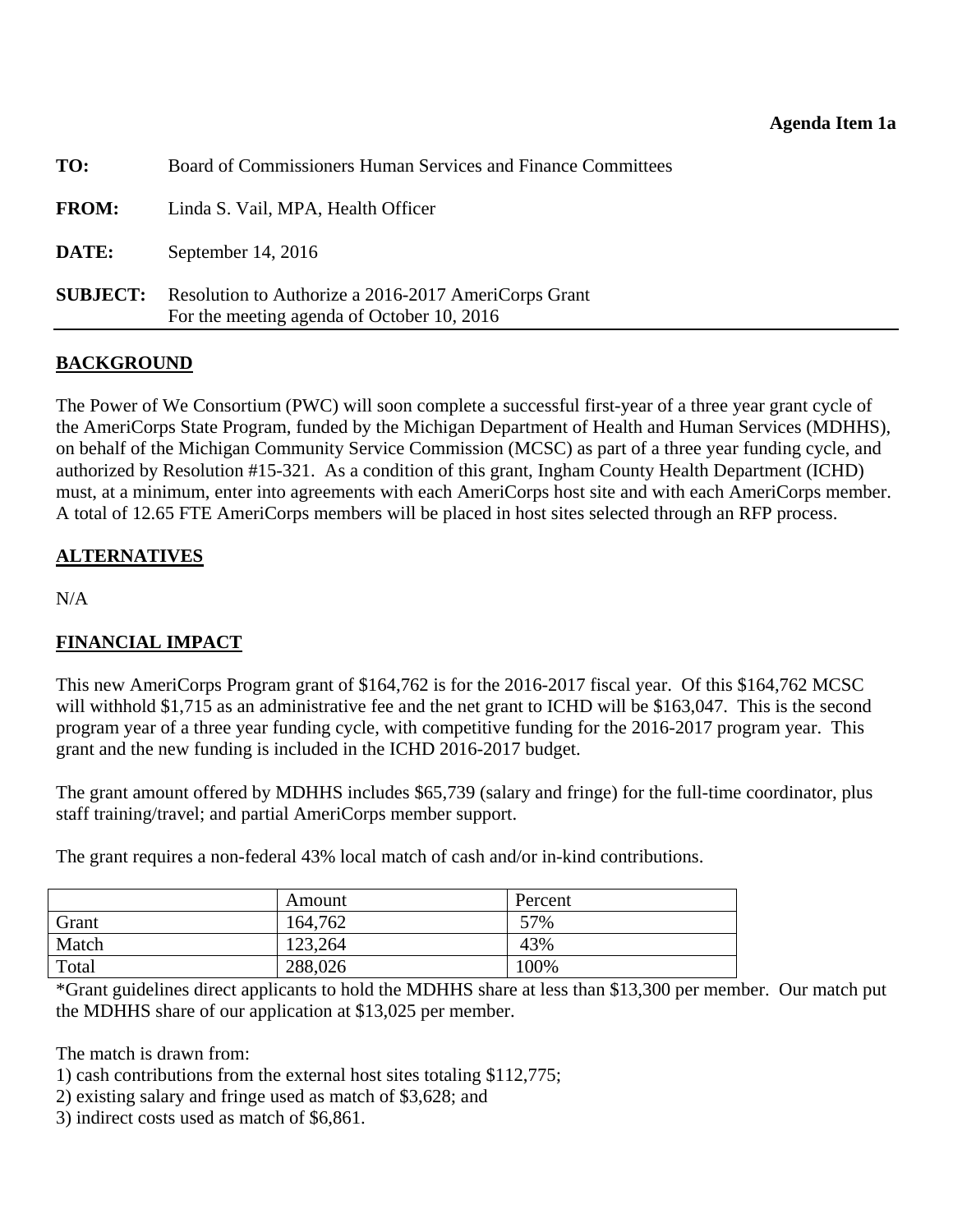# **OTHER CONSIDERATIONS**

N/A

# **RECOMMENDATION**

Based on the information presented, I respectfully recommend approval of the attached resolution to support the AmeriCorps Grant for the fiscal year of 2016-2017 in the net amount of \$163,047.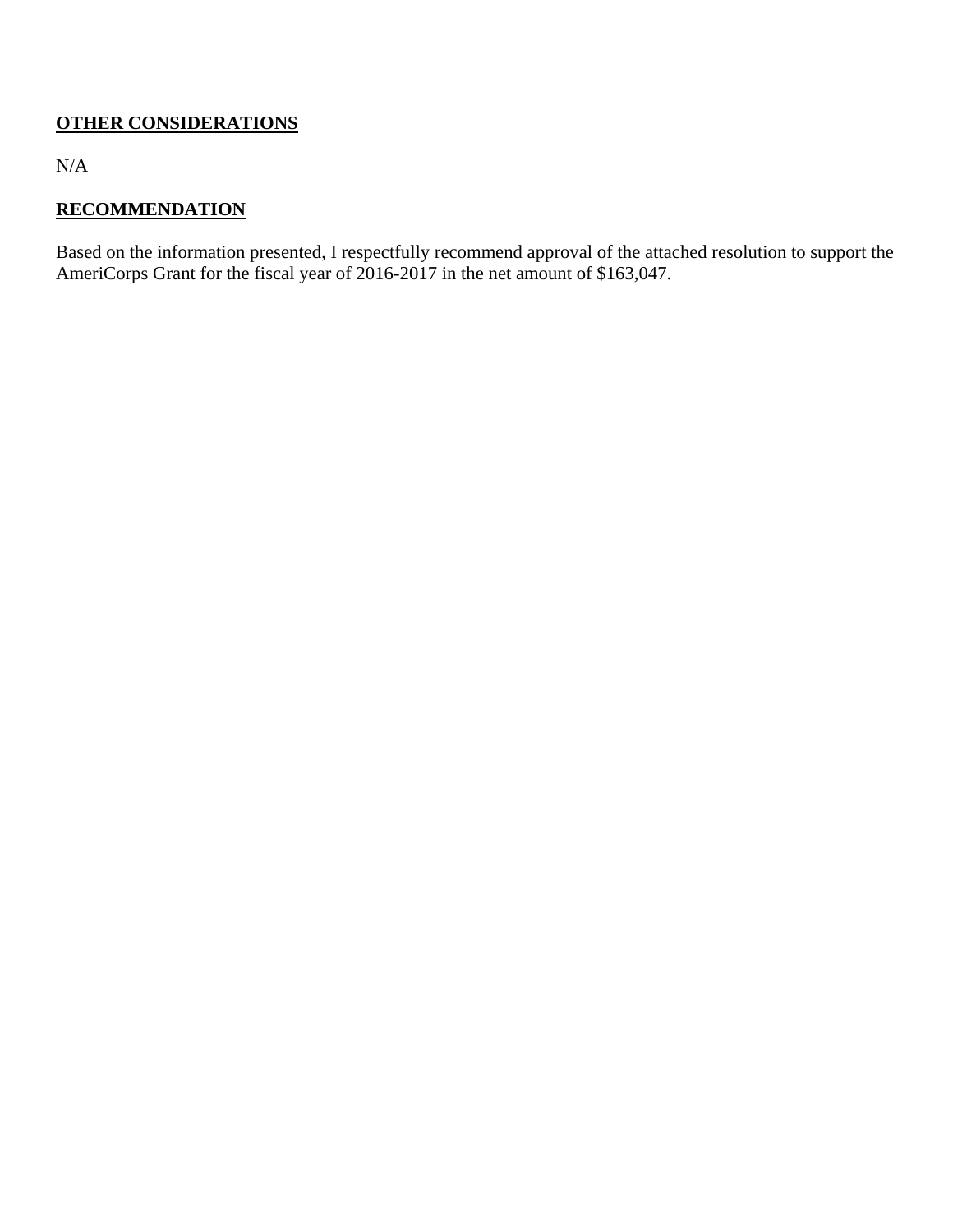Introduced by the Human Services and Finance Committees of the:

## INGHAM COUNTY BOARD OF COMMISSIONERS

#### **RESOLUTION TO AUTHORIZE A 2016-2017 AMERICORPS STATE GRANT**

WHEREAS, the Power of We Consortium (PWC) will soon complete a successful first-year of a three year grant cycle of the AmeriCorps State Program, funded by the Michigan Department of Human Services (MDHHS), on behalf of the Michigan Community Service Commission (MCSC) as part of a three year funding cycle, and authorized by Resolution #15-321; and

WHEREAS, as a condition of this grant, Ingham County Health Department (ICHD) must, at a minimum, enter into agreements with each AmeriCorps host site and with each AmeriCorps member; and

WHEREAS, A total of 12.65 FTE AmeriCorps members will be placed in host sites selected through an RFP process; and

WHEREAS, this new AmeriCorps Program grant of \$164,762 is for the 2016-2017 fiscal year; and

WHEREAS, this grant and the new funding is included in the ICHD 2016-2017 budget; and

WHEREAS, the Health Officer has recommended that the Board of Commissioners accept the AmeriCorps grant award.

THEREFORE BE IT RESOLVED, the Board of Commissioners accepts this new AmeriCorps Program grant of \$164,762 for the 2016-2017 fiscal year.

BE IT FURTHER RESOLVED, of this \$164,762 MCSC will withhold \$1,715 as an administrative fee, the net grant to ICHD will be \$163,047.

BE IT FURTHER RESOLVED, this is the second program year of a three year funding cycle, with competitive funding for the 2016-2017 program year; a total of 12.65 FTE AmeriCorps members will be placed in host sites selected through an RFP process.

BE IT FURTHER RESOLVED, that the Chairperson of the Board of Commissioners is hereby authorized to sign any necessary contract documents on behalf of the County after approval as to form by the County Attorney.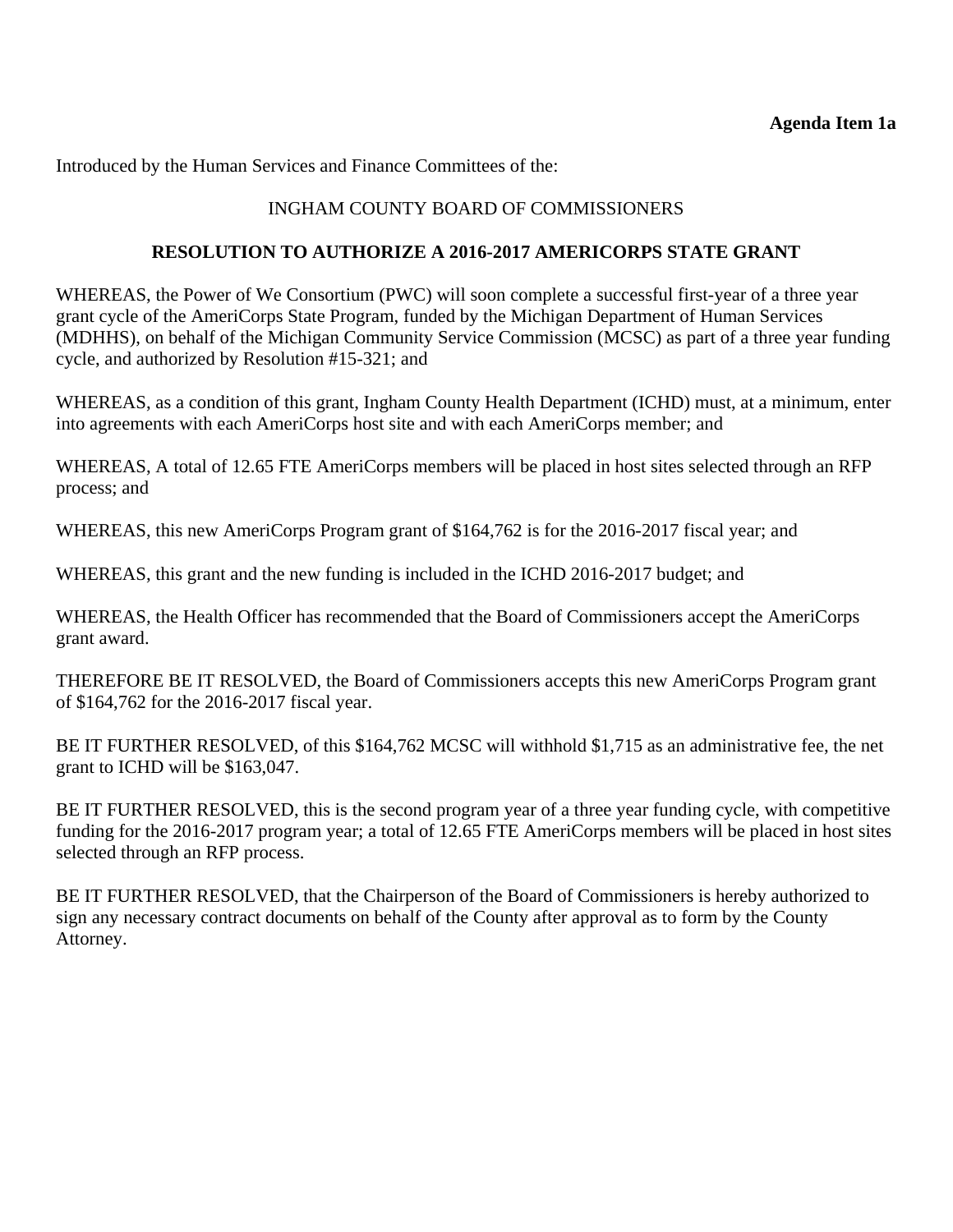<span id="page-15-0"></span>

| TO:             | Board of Commissioners Human Services and Finance Committees                                                                           |
|-----------------|----------------------------------------------------------------------------------------------------------------------------------------|
| <b>FROM:</b>    | Linda S. Vail, MPA, Health Officer                                                                                                     |
| DATE:           | September $14, 2016$                                                                                                                   |
| <b>SUBJECT:</b> | Resolution to Authorize the fourth year of funding cycle of the AmeriCorps*VISTA Project<br>For the meeting agenda of October 10, 2016 |

Ingham County Health Department (ICHD) on behalf of the Power of We Consortium (PWC) was the recurring recipient of grant funds in support of the AmeriCorps\* VISTA Project from 2006-2010, and annual renewal of such funding was accepted by resolution (#06-333, #07-307, #08-321, #09-159, #10-055, #10-396 ). The Corporation for National and Community Services (CNCS) provided a new funding cycle which the first year of such funding was accepted by resolution #13-380; and the second year funding was accepted by #14-388; and the third year funding was accepted by #15-352. CNCS has provided Ingham County a fourth year of the funding cycle for 2016-2017 providing funding with up to sixteen (16) AmeriCorps\*VISTA members to perform national service to strengthen and supplement efforts to eliminate poverty and poverty-related human, social and environmental problems.

# **ALTERNATIVES**

N/A

# **FINANCIAL IMPACT**

CNCS has granted ICHD, on behalf of the PWC, the fourth year funding for the AmeriCorps\*VISTA Program with \$135,225 for the 2016-2017 fiscal year. \$15,000 CNCS funds and \$120,225 local resources, and authorizes a grant agreement with the CNCS for the time period of September 18, 2016 through September 16, 2017. Out of a total of 16 FTE AmeriCorps\*VISTA members, 15 FTE will be placed in host sites selected through an RFP process and 1 FTE AmeriCorps\*VISTA Leader will be placed with the Power of We Consortium. The funding for this is agreement is included in the ICHD 2016-2017 budget.

The Local Resources are drawn from:

- 1) cash contributions from the external host sites totaling \$84,043
- 2) VISTA Deferred Revenue Cost Share Funds \$14,000
- 3) Revenue from Ingham County \$22,182

Separate from the \$135,225 program expenses, CNCS will pay the following member personnel expenses directly to the members out of additional Federal dollars: Living Allowances of \$122,699, Education and End of Service Awards \$78,300, and Health Insurance \$48,600 for a total of \$249,599.

# **OTHER CONSIDERATIONS**

N/A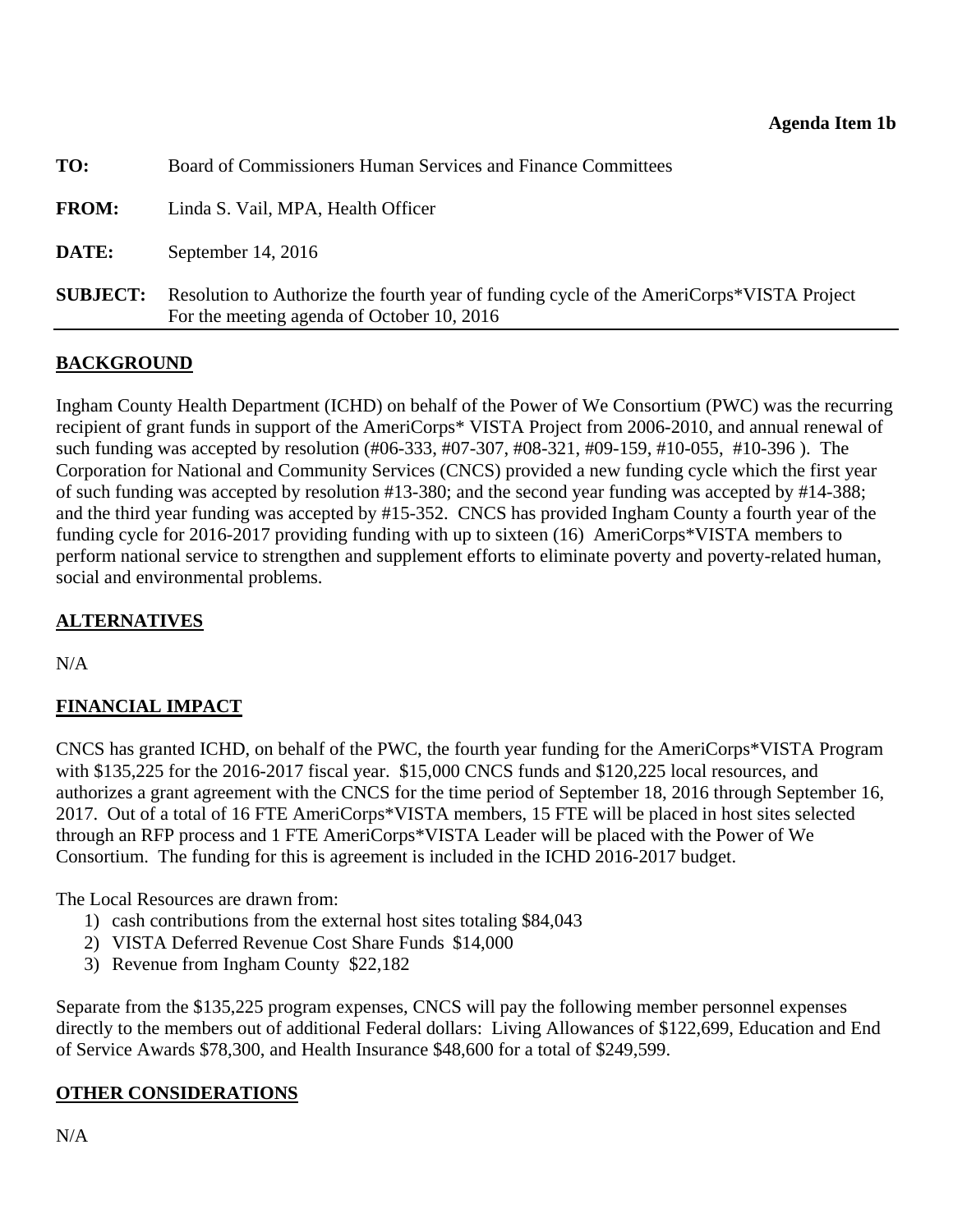# **RECOMMENDATION**

Based on the information presented, I respectfully recommend approval of the attached resolution for the fourth year funding cycle of the AmeriCorps\*VISTA Project in the amount of \$135,225 for the period of September 18, 2016 through September 16, 2017.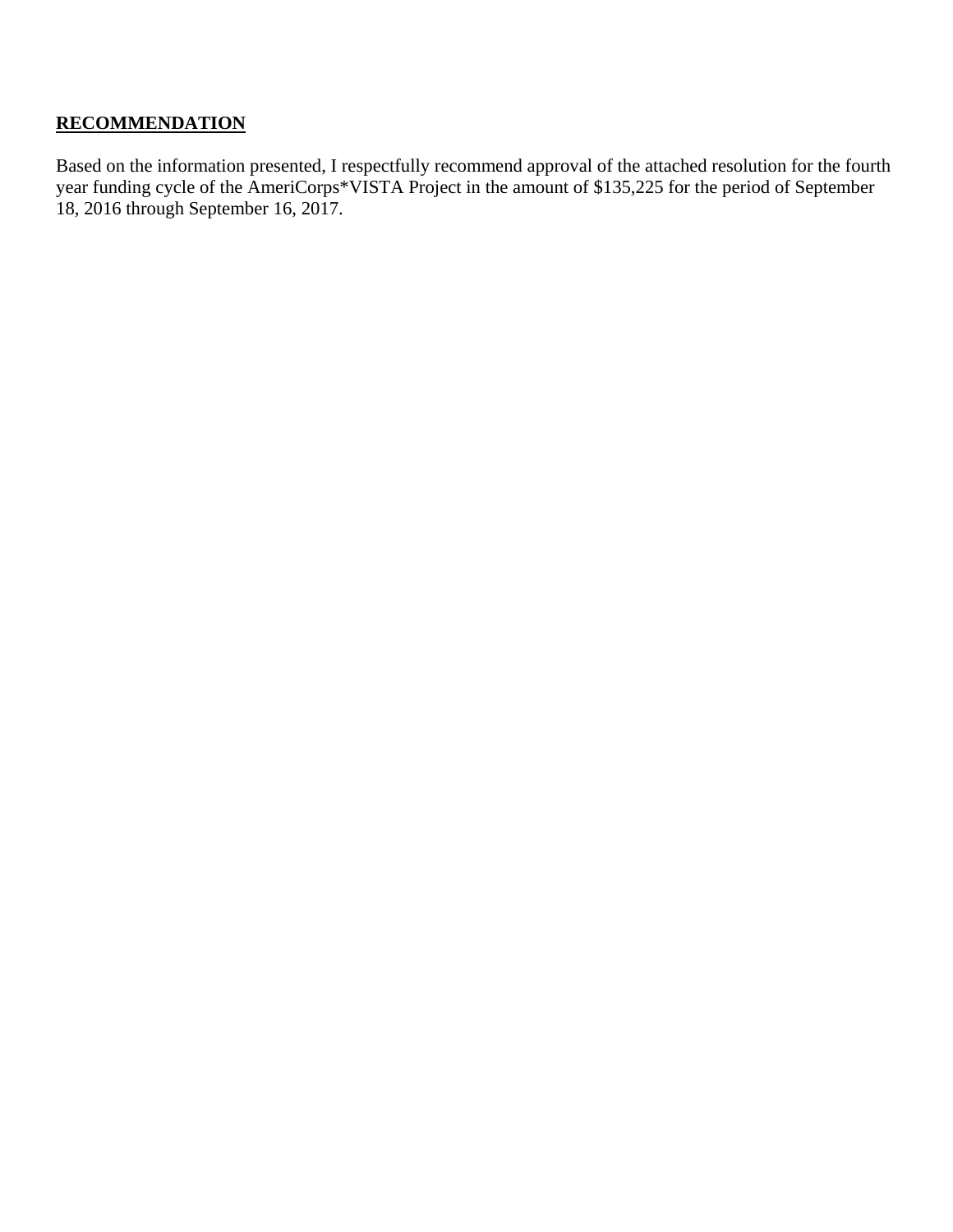Introduced by the Human Services and Finance Committees of the:

# INGHAM COUNTY BOARD OF COMMISSIONERS

## **RESOLUTION TO AUTHORIZE THE FOURTH YEAR OF THE AMERICORPS VISTA GRANT CYCLE FOR 2016-2017**

WHEREAS, Ingham County Health Department (ICHD) on behalf of the Power of We Consortium (PWC) was the recurring recipient of grant funds in support of the AmeriCorps\* VISTA Project from 2006-2010, and annual renewal of such funding was accepted by resolution (#06-333, #07-307, #08-321, #09-159, #10-055, #10-396 ); and

WHEREAS, The Corporation for National and Community Services (CNCS) provided a new funding cycle which the first year of such funding was accepted by resolution #13-380; and the second year funding was accepted by #14-388; and the third year funding was accepted by #15-352; and

WHEREAS, CNCS has provided Ingham County a fourth year of the funding cycle for 2016-2017 providing funding with up to sixteen (16) AmeriCorps\*VISTA members to perform national service to strengthen and supplement efforts to eliminate poverty and poverty-related human, social and environmental problems; and

WHEREAS, out of a total of 16 FTE AmeriCorps\*VISTA members, 15 FTE will be placed in host sites selected through an RFP process and 1 FTE AmeriCorps\*VISTA Leader will be placed with the Power of We Consortium; and

WHEREAS, separate from the \$135,225 program expenses, CNCS will pay the following member personnel expenses directly to the members out of additional Federal dollars: Living Allowances of \$122,699, Education and End of Service Awards \$78,300, and Health Insurance \$48,600 for a total of \$249,599; and

WHEREAS, the funding for this is agreement is included in the ICHD 2016-2017 budget; and

WHEREAS, the Health Officer has recommended that the Board of Commissioners accept the AmeriCorps grant award.

THEREFORE BE IT RESOLVED, that the Board of Commissioners accepts the fourth year of the funding cycle for the AmeriCorps\*VISTA program with the 2016-2017 year in the amount of \$135,225 made up of \$15,000 CNCS funds and \$120,225 local resources, and authorizes a grant agreement with the CNCS for the time period of September 18, 2016 through September 16, 2017.

BE IT FURTHER RESOLVED, that a non-federal match of \$120,225 is authorized and obtained through the following:

-up to \$5,602.85 from each of fifteen external AmeriCorps\*VISTA host sites totaling (\$84,043) as selected through a Request for Proposal process

-up to \$14,000 from VISTA Deferred Revenue Funds

-\$22,182 in Ingham County Funds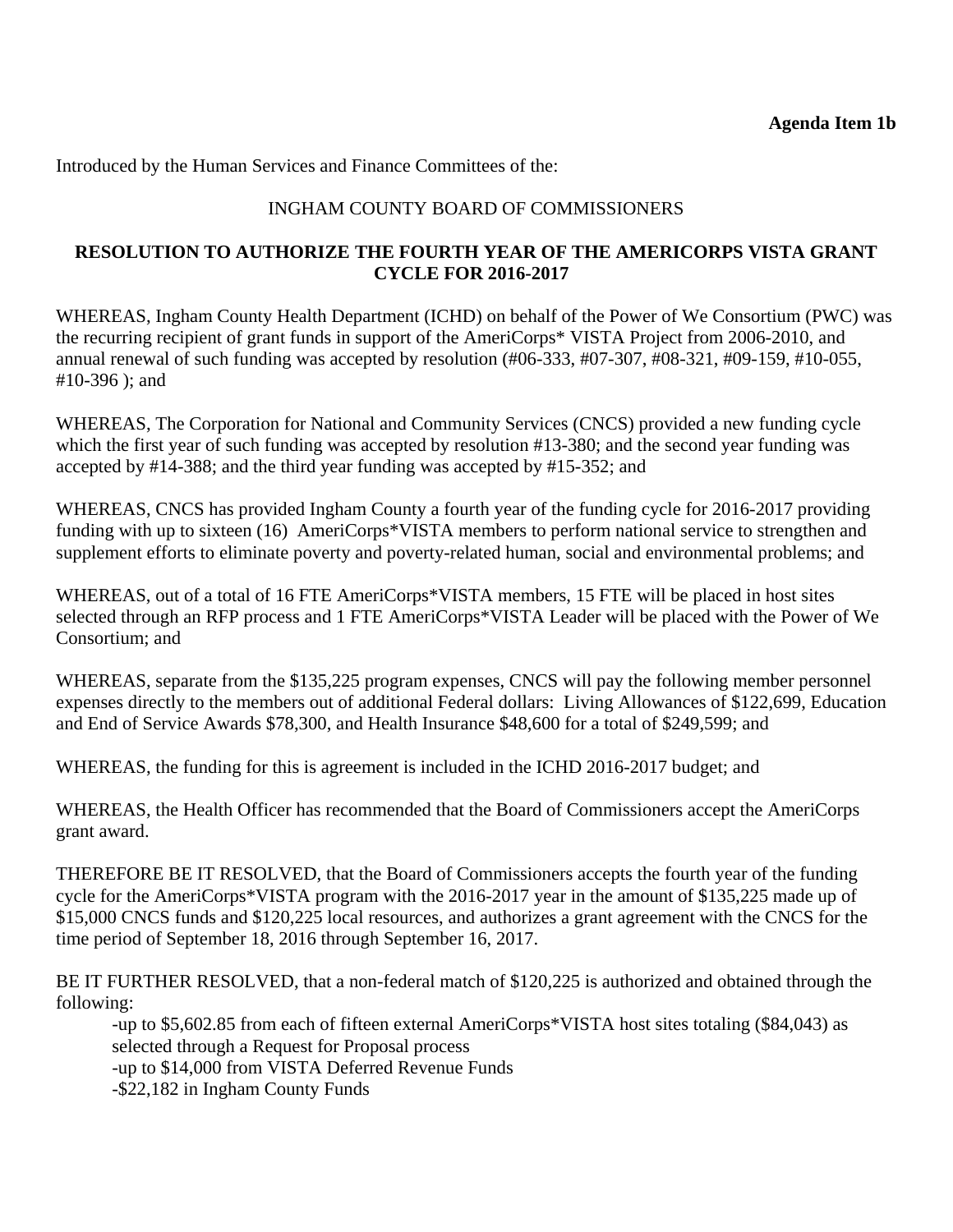BE IT FURTHER RESOLVED, that separate from the \$135,225 program expenses, CNCS will pay the following member personnel expenses directly to the members out of additional Federal dollars: Living Allowances of \$122,699, Education and End of Service Awards \$78,300, and Health Insurance \$56,700 for a total of \$249,599.

BE IT FURTHER RESOLVED, that the Controller is authorized to make any necessary budget adjustments consistent with this resolution.

BE IT FURTHER RESOLVED, that the Chairperson of the Board of Commissioners is hereby authorized to sign any necessary contract documents on behalf of the County after approval as to form by the County Attorney.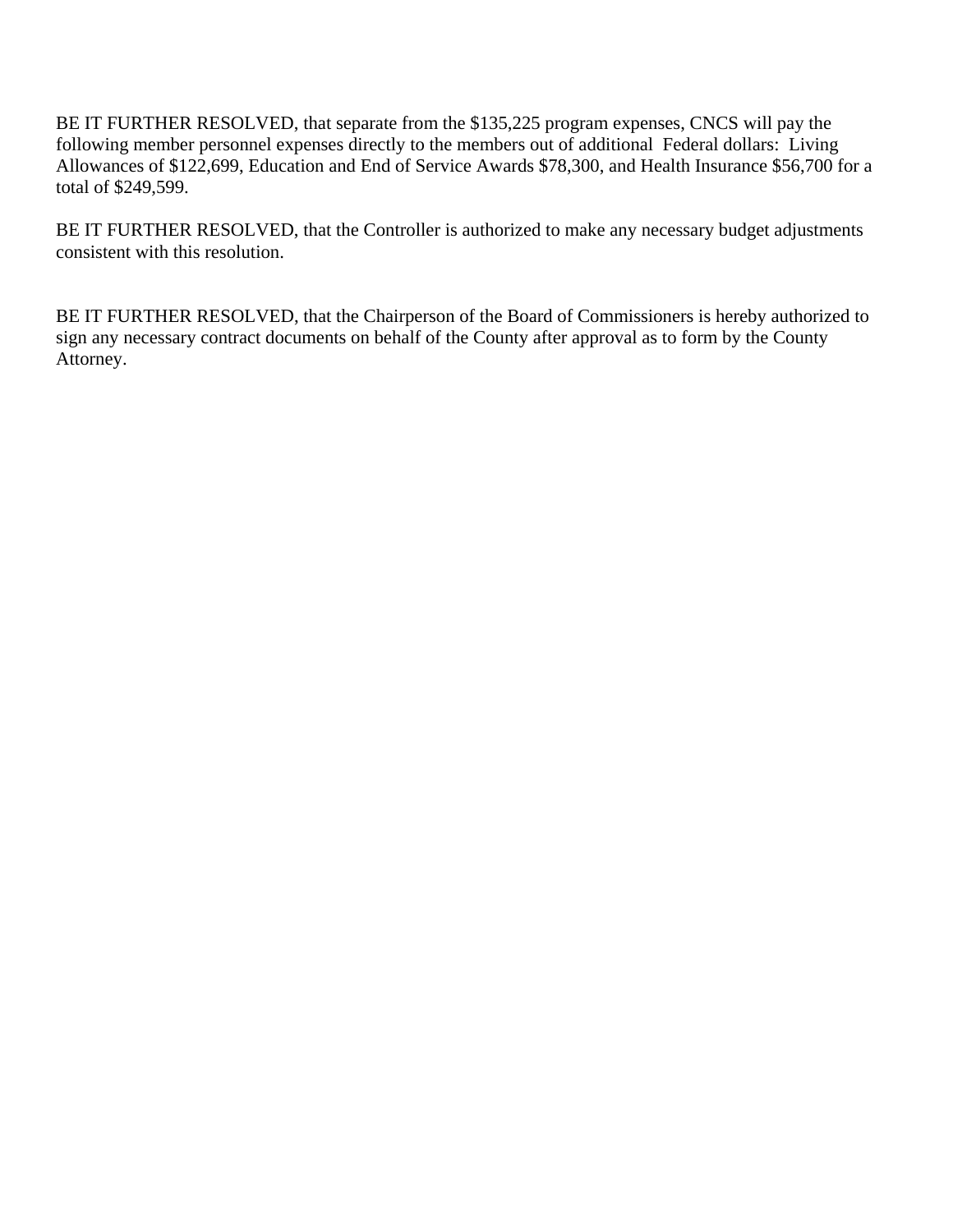<span id="page-19-0"></span>

| TO:             | Board of Commissioners Human Services and Finance Committees                                                  |
|-----------------|---------------------------------------------------------------------------------------------------------------|
| <b>FROM:</b>    | Linda S. Vail, MPA                                                                                            |
| DATE:           | 9/13/16                                                                                                       |
| <b>SUBJECT:</b> | Agreement with Southeastern Michigan Health Association<br>For the meeting agendas of $10/3/16$ and $10/5/16$ |

The Children's Special Health Care Services (CSHCS) division at the Ingham County Health Department (ICHD) provides coordinated care for children with special needs. CSHCS assists these individuals and their families through the appropriate use of the CSHCS system of care, so that children are able to demonstrate improved health outcomes and an enhanced quality of life. CSHCS has been awarded a \$10,000 grant by Southeastern Michigan Health Association (SEMHA) to support outreach efforts and to facilitate parent input and feedback, as well as family involvement with the CSHCS LHD policy and procedure process.

ICHD will use this grant to fund a temporary position with an area parent currently enrolled in the CSHCS system. This individual will work collaboratively with ICHD-CSHCS staff to develop and implement outreach strategies that focus on engaging other families who have children with special health care needs. This peer support affords parents the benefits of CSHCS, and provides strategies to assist parents in navigating the system.

#### **ALTERNATIVES**

There are no alternatives.

## **FINANCIAL IMPACT**

SEMHA will provide ICHD with \$10,000 in funding for the period of October 1, 2016 through September 30, 2017.

#### **OTHER CONSIDERATIONS**

There are no other considerations.

#### **RECOMMENDATION**

Based on the information presented, I respectfully recommend approval of the attached resolution to authorize an agreement with SEMHA in an amount up to \$10,000 for the period of October 1, 2016 through September 30, 2017.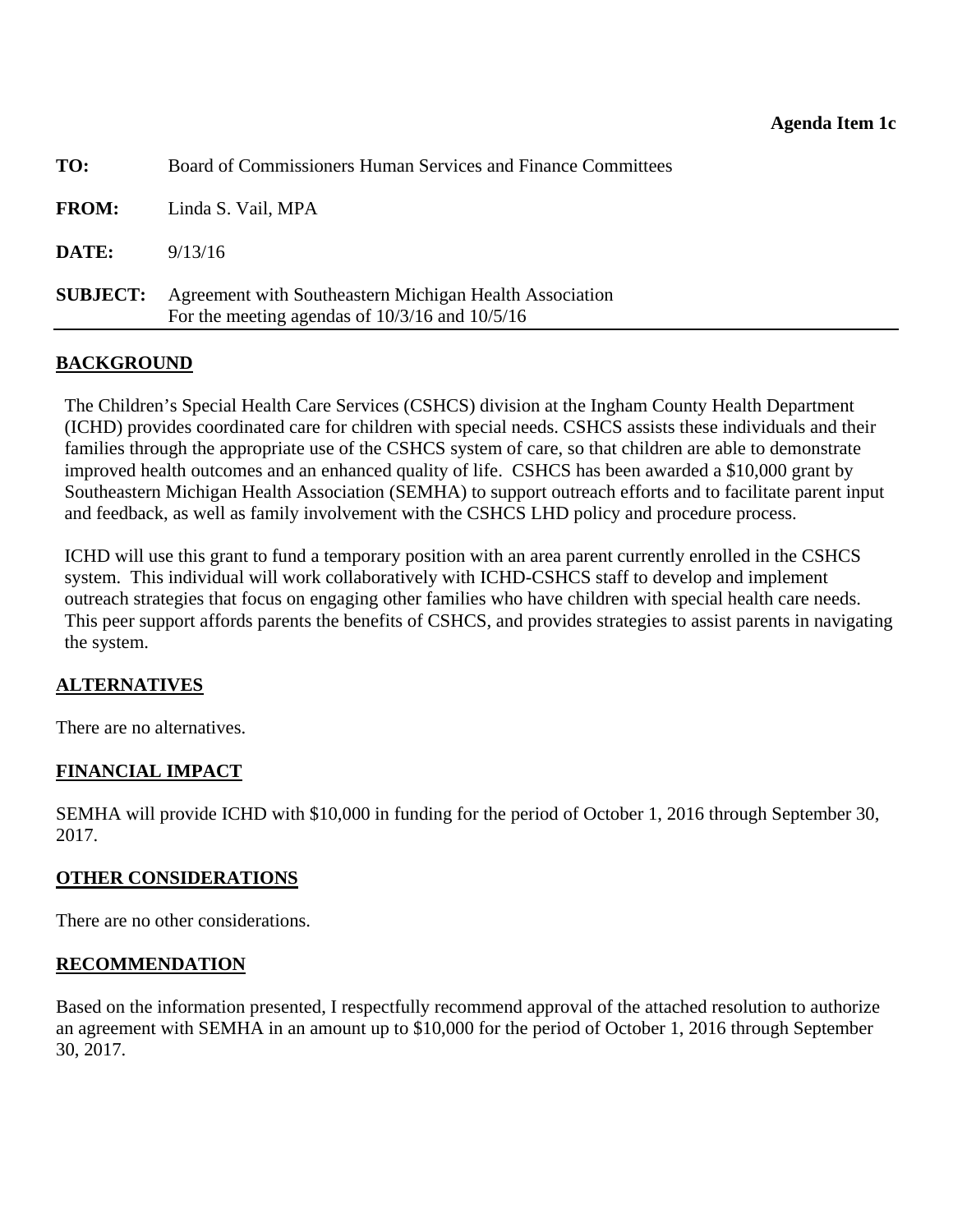Introduced by the Human Services and Finance Committees of the:

## INGHAM COUNTY BOARD OF COMMISSIONERS

## **RESOLUTION TO AUTHORIZE AN AGREEMENT WITH SOUTHEASTERN MICHIGAN HEALTH ASSOCIATION**

WHEREAS, the Children's Special Health Care Services (CSHCS) division at the Ingham County Health Department (ICHD) provides coordinated care for children with special needs; and

WHEREAS, CSHCS assists these individuals and their families through the appropriate use of the CSHCS system of care, so that children are able to demonstrate improved health outcomes and an enhanced quality of life; and

WHEREAS, CSHCS has been awarded a \$10,000 grant by Southeastern Michigan Health Association (SEMHA) to support outreach efforts and to facilitate parent input and feedback, as well as family involvement with the CSHCS LHD policy and procedure process; and

WHEREAS, ICHD will use this grant to fund a temporary position with an area parent currently enrolled in the CSHCS system; and

WHEREAS, this position will work collaboratively with ICHD-CSHCS staff to develop and implement outreach strategies that focus on engaging other families who have children with special health care needs; and

WHEREAS, the Health Officer recommends that the Board of Commissioners authorize an agreement with SEMHA in an amount up to \$10,000 for the period of October 1, 2016 through September 30, 2017.

THEREFORE BE IT RESOLVED, that the Ingham County Board of Commissioners authorizes an agreement with SEMHA in an amount up to \$10,000 for the period of October 1, 2016 through September 30, 2017.

BE IT FURTHER RESOLVED, that the Controller is authorized to make any necessary budget adjustments consistent with this resolution.

BE IT FURTHER RESOLVED, that the Chairperson of the Board of Commissioners is hereby authorized to sign the necessary contract documents on behalf of the county after approval as to form by the County Attorney.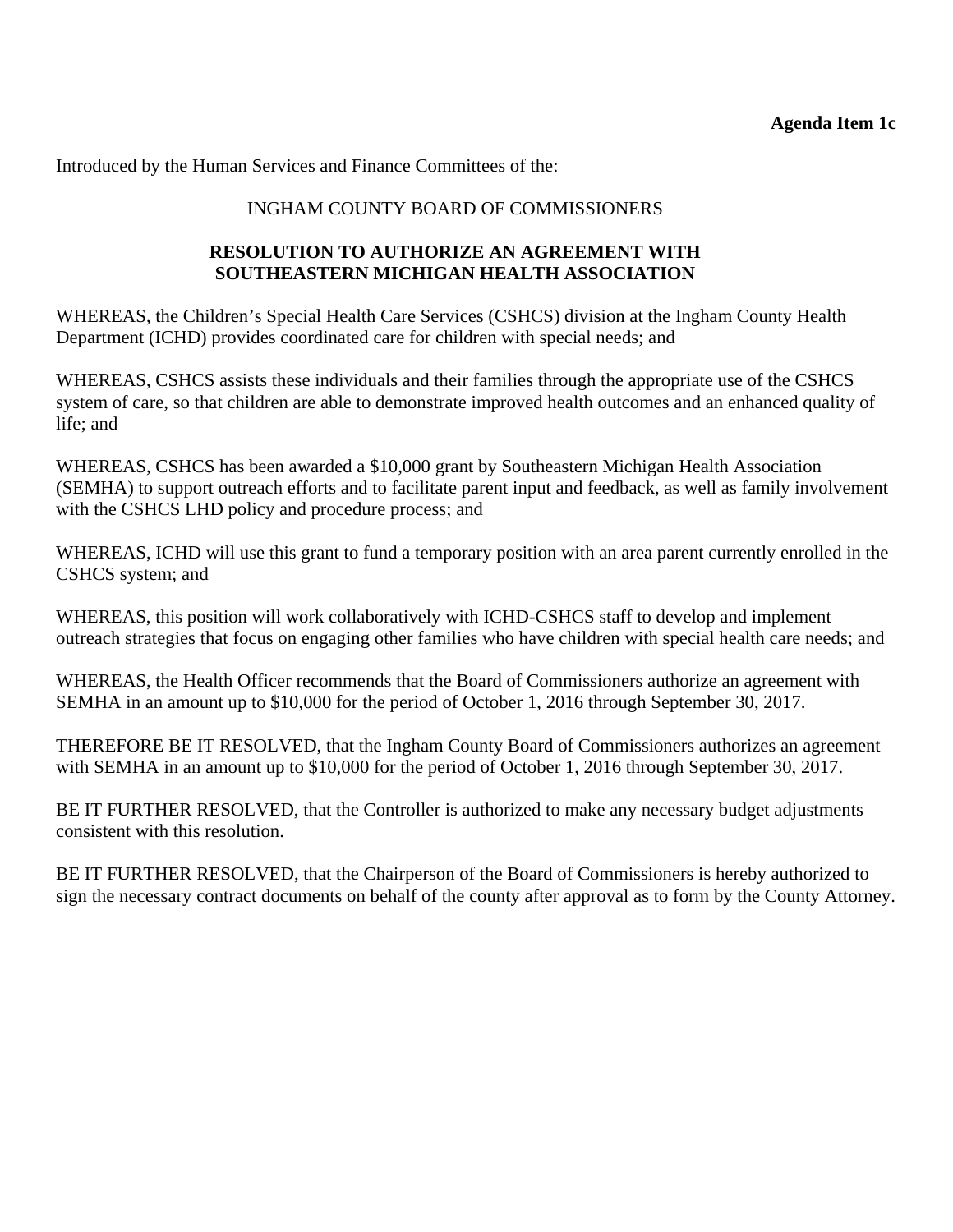<span id="page-21-0"></span>

| TO:             | Board of Commissioners Human Services, County Services, and Finance Committees                                                          |
|-----------------|-----------------------------------------------------------------------------------------------------------------------------------------|
| <b>FROM:</b>    | Linda S. Vail, MPA, Health Officer                                                                                                      |
| DATE:           | 9/19/16                                                                                                                                 |
| <b>SUBJECT:</b> | <b>Position Status Change for ICHD Immunizations Nurse Positions</b><br>For the meeting agenda of $10/3/16$ , $10/4/16$ , and $10/5/16$ |

The Ingham County Health Department (ICHD) is proposing to increase an Immunization Nurse position (#601089) from .5 FTE to 1.0 FTE. Funding for this increase will come from a vacant .75 FTE Immunizations Nurse position (#601086). ICHD is proposing that .5 FTE of #601086 be added to position #601089. The employee in Position #601089 has expressed interest in the increase to 1 FTE. This increase will provide more continuity to the office as well as improved patient flow and dissemination of information. The Michigan Nurses Association has reviewed this adjustment.

#### **ALTERNATIVES**

There are no alternatives.

## **FINANCIAL IMPACT**

The proposed adjustments will result in a savings as the remaining .25 FTE of Position #601086 will remain vacant.

#### **OTHER CONSIDERATIONS**

There are no other considerations.

#### **RECOMMENDATION**

Based on the information presented, I respectfully recommend approval of the attached resolution to authorize the increase of Position #601089 from .5 FTE to 1.0 FTE using .5 FTE from vacant Position #601086, effective upon approval of the resolution.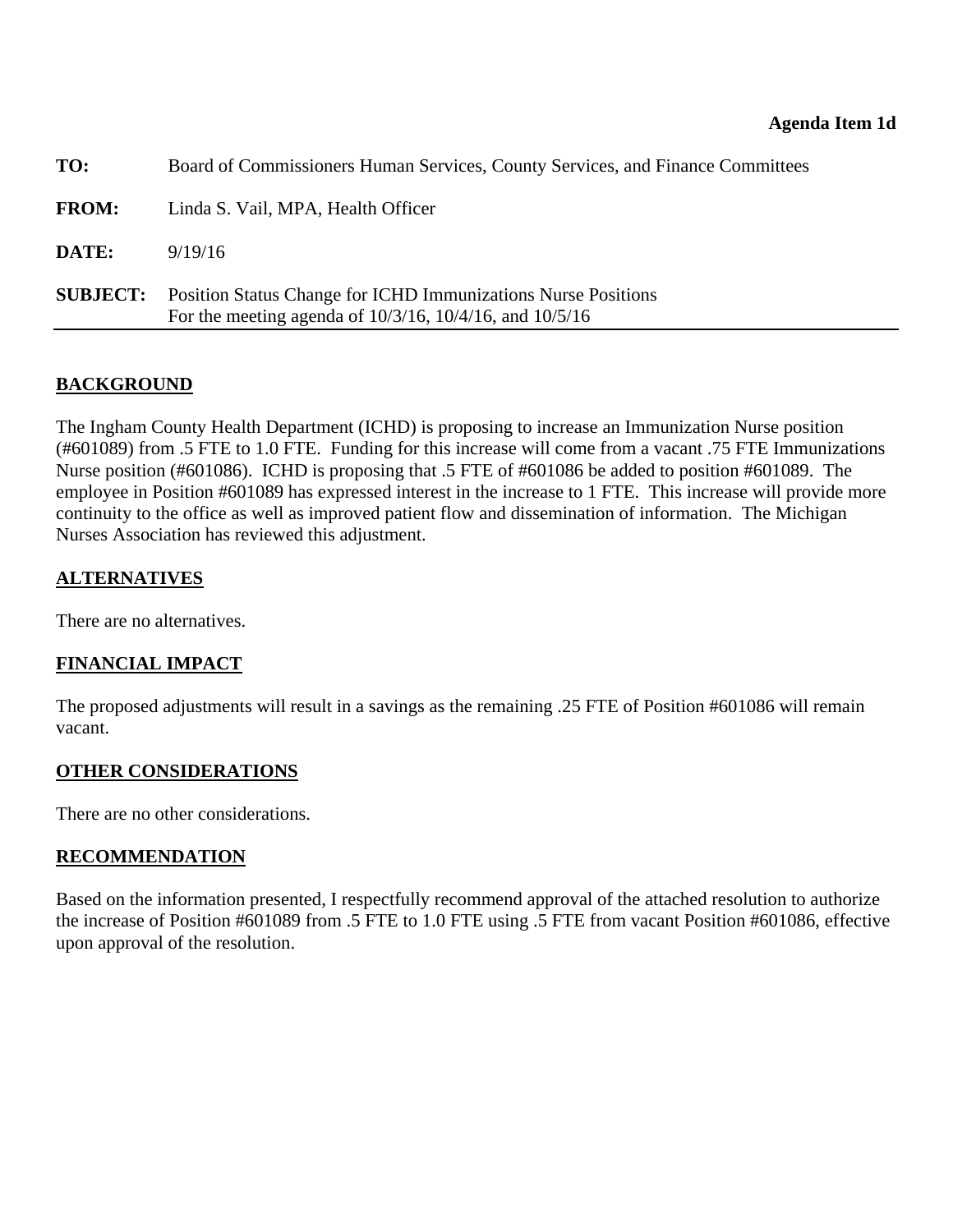Introduced by the Human Services, County Services, and Finance Committees of the:

# INGHAM COUNTY BOARD OF COMMISSIONERS

#### **RESOLUTION TO INCREASE IMMUNIZATION NURSE POSITION #601089 TO 1 FTE USING .5 FTE FROM VACANT IMMUNIZATION NURSE POSITION #601086**

WHEREAS, the Ingham County Health Department (ICHD) is proposing to increase an Immunization Nurse position (#601089) from .5 FTE to 1.0 FTE; and

WHEREAS, funding for this increase will come from a vacant .75 FTE Immunizations Nurse position (#601086); and

WHEREAS, ICHD is proposing that .5 FTE of #601086 be added to position #601089; and

WHEREAS, the increase of #601089 to 1.0 FTE will provide more continuity to the office, improve patient flow and dissemination of information, and result in a savings as the remaining .25 FTE of #601086 will remain vacant; and

WHEREAS, the Michigan Nurses Association has reviewed this adjustment; and

WHEREAS, the Health Officer recommends authorization to increase Position #601089 from .5 FTE to 1.0 FTE using .5 FTE from vacant Position #601086, effective upon approval of the resolution.

THEREFORE BE IT RESOLVED, that the Ingham County Board of Commissioners authorizes an increase of Position #601089 from .5 FTE to 1.0 FTE using .5 FTE from vacant Position #601086, effective immediately.

BE IT FURTHER RESOLVED, that the Controller is authorized to make any necessary adjustments to the budget and the position allocation list consistent with this resolution.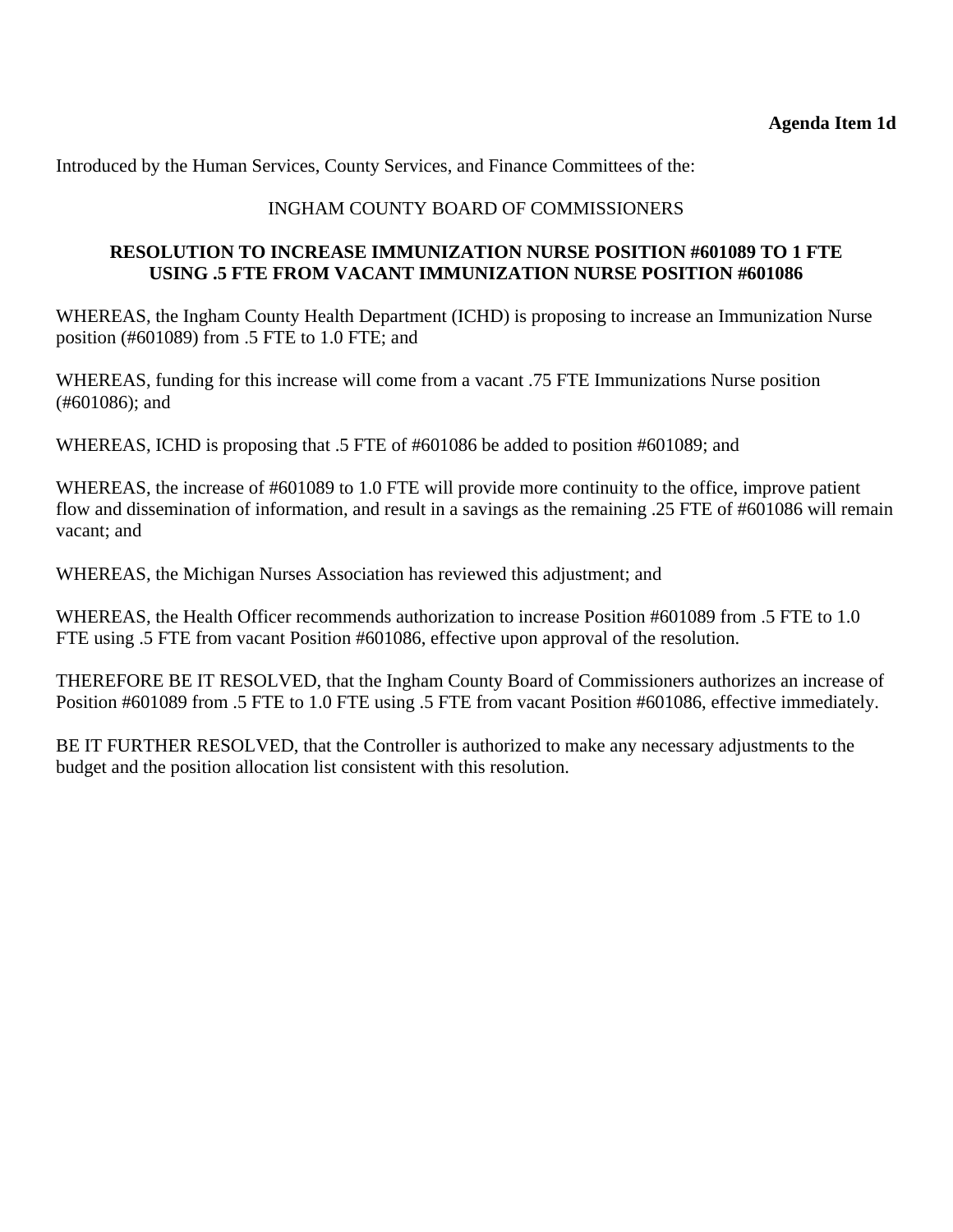<span id="page-23-0"></span>

| TO:             | Board of Commissioners Human Services and Finance Committees                                                |
|-----------------|-------------------------------------------------------------------------------------------------------------|
| <b>FROM:</b>    | Linda S. Vail, MPA                                                                                          |
| DATE:           | 9/13/16                                                                                                     |
| <b>SUBJECT:</b> | Agreement with Enroll Michigan for Navigator Services<br>For the meeting agendas of $10/3/16$ and $10/5/16$ |

Enroll Michigan (EM), previously known as Consumers for Healthcare (MCH), is currently authorized by the federal government to serve as a Navigator assisting the uninsured in making their enrollment decisions. EM is Michigan's only statewide Navigator program, engaging more than 120 partner agencies in the important work of reaching out to and assisting hard-to-reach populations throughout the state.

EM would like to contract with the Ingham County Health Department (ICHD) for a fourth year (previously contracted as MCH) to serve as an initial point of contact and support for the Ingham County area as a Local Community Navigator (LCO) organization. Resolution #15-414 authorized this agreement in FY 2016. This contract will be in effect from 10/1/16 through 9/30/17. As an LCO, the Registration and Enrollment (R&E) Unit will provide outreach, education, and enrollment both through the Marketplace and the MI-Bridges program. R&E staff are certified Navigators and available to assist local consumers in understanding their enrollment options.

## **ALTERNATIVES**

There are no alternatives.

## **FINANCIAL IMPACT**

EM will provide up to \$25,000 in compensation to ICHD for LCO services.

#### **OTHER CONSIDERATIONS**

There are no other considerations.

#### **RECOMMENDATION**

Based on the information presented, I respectfully recommend approval of the attached resolution to authorize an agreement with EM in an amount up to \$25,000 for ICHD to serve as an LCO for the period of October 1, 2016 through September 30, 2017.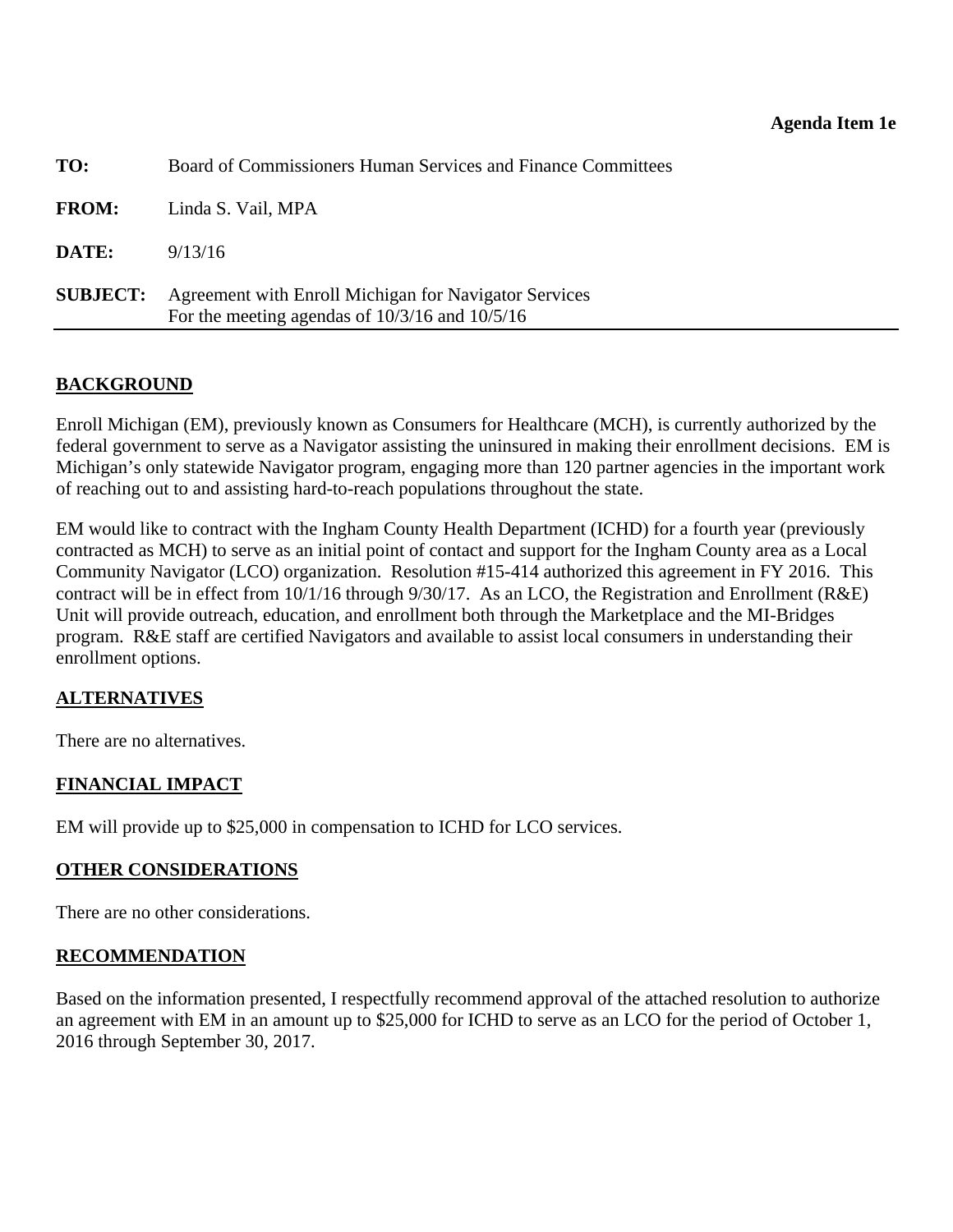Introduced by the Human Services and Finance Committees of the:

#### INGHAM COUNTY BOARD OF COMMISSIONERS

#### **RESOLUTION TO AUTHORIZE AN AGREEMENT WITH ENROLL MICHIGAN TO SERVE AS A LOCAL COMMUNITY NAVIGATOR FOR INGHAM COUNTY AND SURROUNDING COMMUNITIES**

WHEREAS, Enroll Michigan (EM), previously known as Consumers for Healthcare (MCH), has been selected by the federal government to be a Navigator assisting the uninsured in making their enrollment decisions; and

WHEREAS, EM will be Michigan's only statewide Navigator program, engaging more than 120 partner agencies in the important work of reaching out to and assisting hard-to-reach populations everywhere; and

WHEREAS, EM would like to contract with the Ingham County Health Department (ICHD) for a fourth year (previously contracted as MCH) to serve as an initial point of contact and support for the Ingham County area as a Local Community Navigator (LCO) organization; and

WHEREAS, Resolution #15-414 authorized a new agreement for navigation services in FY 2016; and

WHEREAS, EM will provide up to \$25,000 in compensation to ICHD to support Registration and Enrollment (R&E) staff members to provide outreach, education, and enrollment both through the Marketplace and the Healthy Michigan program; and

WHEREAS, R&E staff are certified as Navigators and available to assist local consumers in understanding their enrollment options; and

WHEREAS, the Health Officer recommends that the Board of Commissioners authorize an agreement with EM in an amount up to \$25,000 for ICHD to serve as an LCO for the period of October 1, 2016 through September 30, 2017.

THEREFORE BE IT RESOLVED, that the Ingham County Board of Commissioners authorizes an agreement with EM in an amount up to \$25,000 for ICHD to serve as an LCO for the period of October 1, 2016 through September 30, 2017.

BE IT FURTHER RESOLVED, that the Controller is authorized to make any necessary budget adjustments consistent with this resolution.

BE IT FURTHER RESOLVED, that the Chairperson of the Board of Commissioners is hereby authorized to sign the necessary contract documents on behalf of the county after approval as to form by the County Attorney.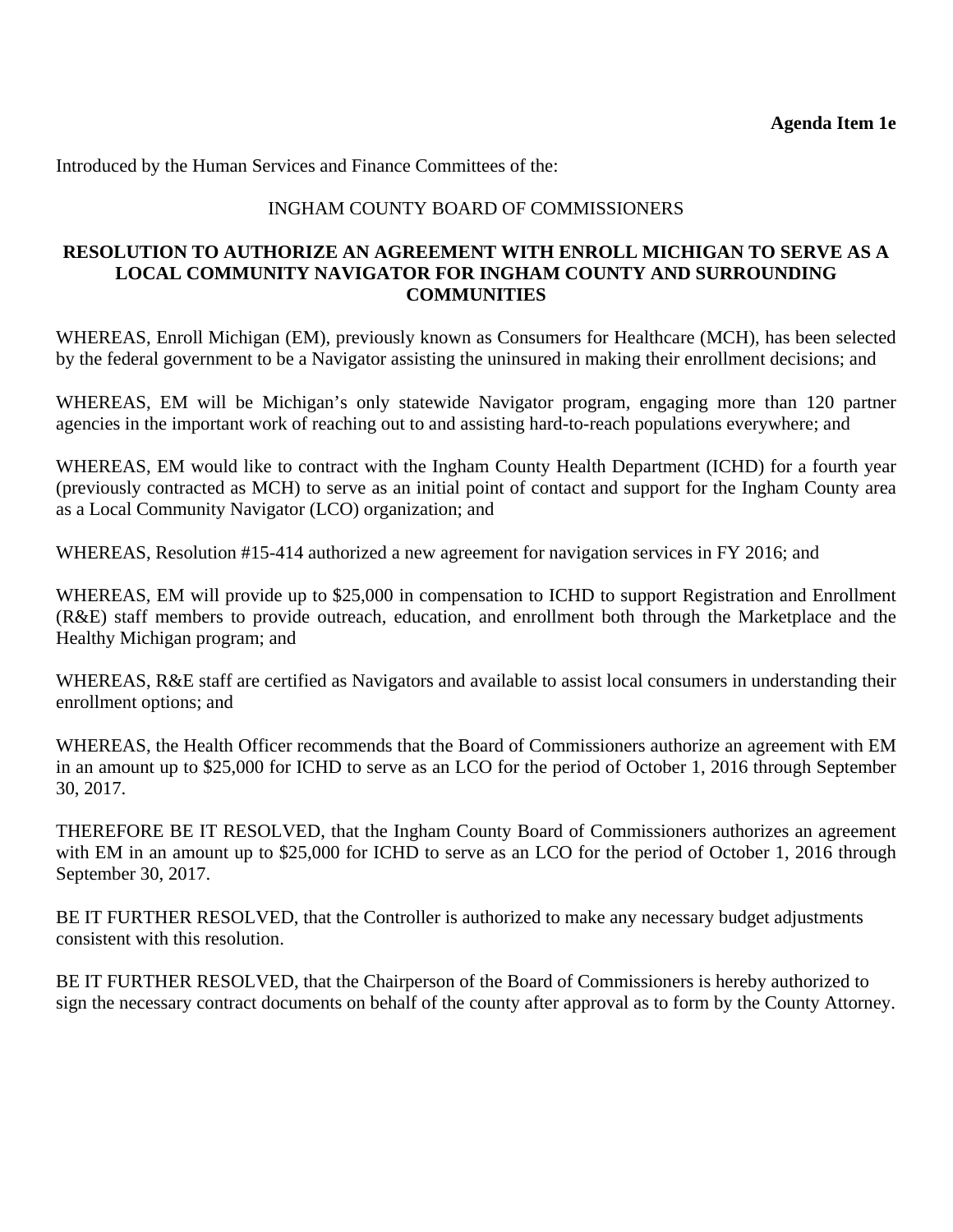<span id="page-25-0"></span>

| TO:             | Board of Commissioners Human Services and Finance Committees |
|-----------------|--------------------------------------------------------------|
| <b>FROM:</b>    | Linda S. Vail, MPA, Health Officer                           |
| DATE:           | September 14, $2016$                                         |
| <b>SUBJECT:</b> | Acceptance of Tobacco Cessation Funds from MSHN and MDHHS    |
|                 | For the meeting agendas of $10/3/16$ and $10/5/16$           |

The Ingham County Health Department (ICHD) has received an award from the Mid-State Health Network (MSHN) for \$60,000 and two funding awards from Michigan Department of Health and Human Services (MDHHS) which are included in the Comprehensive Agreement, one for the Tobacco Reduction in People Living with HIV/AIDS Project for \$57,386 and one for the Tobacco Control Program for \$30,000. ICHD is proposing to use this funding, along with a projected \$15,000 in revenue from tobacco cessation billing, to increase the Tobacco Reduction Specialist Position #601030 to 1.0 FTE. This position was reduced from 1.0 FTE to .5 FTE in FY 2017 prior to receiving these new funding sources. The award from MSHN will also support establishing a .5 FTE Community Health Worker (CHW) position to facilitate agreed upon activities.

# **ALTERNATIVES**

There are no alternatives.

# **FINANCIAL IMPACT**

The \$147,386 in funding, along with a projected \$15,000 in revenue from tobacco cessation billing will cover the cost of increasing Position #601030 to 1.0 FTE and establishing a 0.5 FTE CHW position. The CHW position will remain in effect for the duration of the MSHN grant.

## **OTHER CONSIDERATIONS**

The Tobacco Treatment Specialist position previously has not had the capability to bill. Billing may now occur due to the recent completion of the Tobacco Treatment Specialist Certification which is necessary for billing tobacco reduction counseling.

## **RECOMMENDATION**

Based on the information presented, I respectfully recommend approval of an agreement with MSHN in an amount up to \$60,000 for the period of October 1, 2016 through September 30, 2017; the MDHHS grant funding will be included under the Comprehensive Agreement. In addition, I recommend the approval to increase the Tobacco Reduction Specialist Position #601030 to 1.0 FTE and to establish a 0.5 FTE Community Health Worker (CHW) position for the duration of the funding.